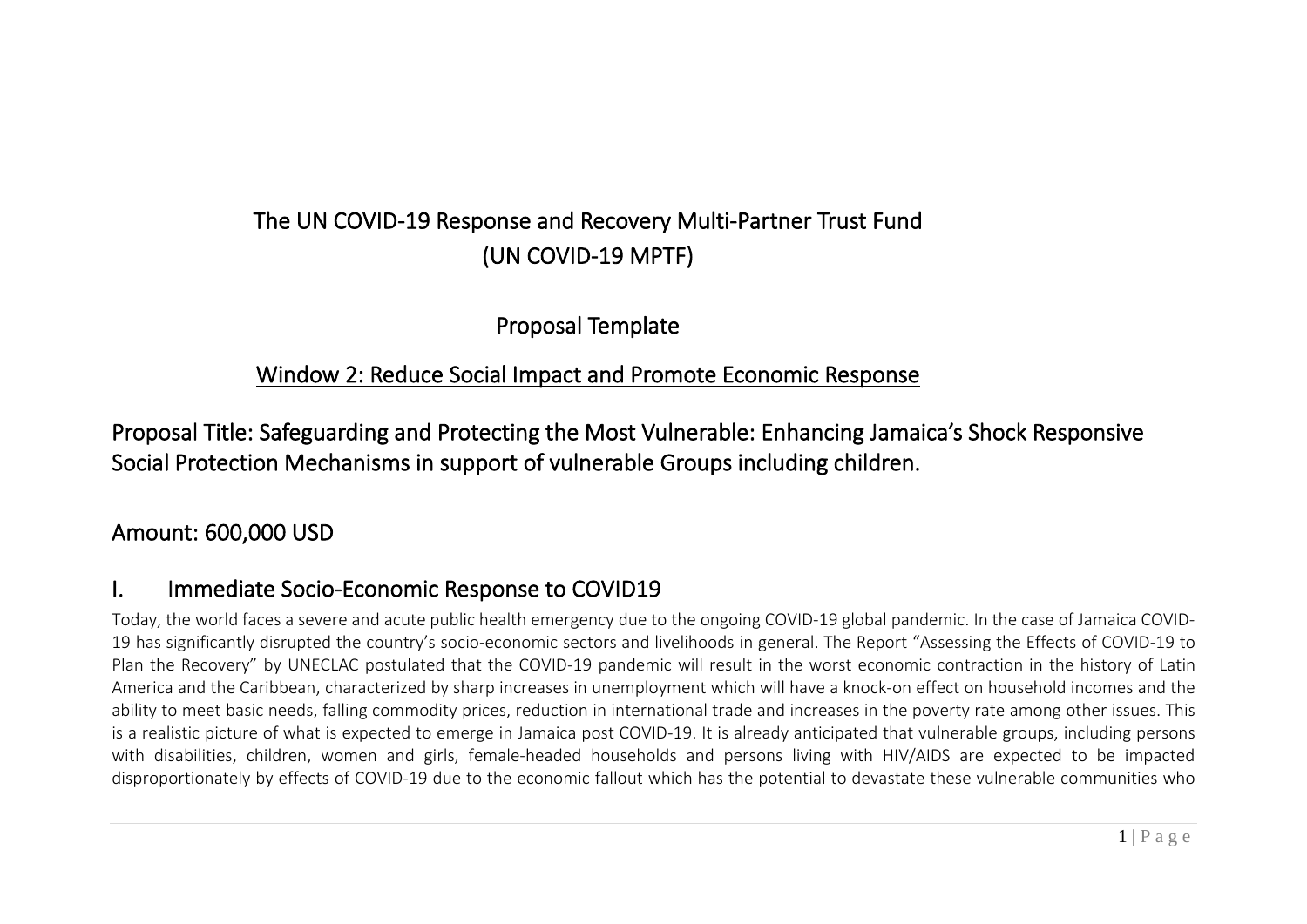<span id="page-1-1"></span><span id="page-1-0"></span>are already challenged by economic hardship and social disparities.

Jamaica started the year 2020 with economic stability firmly entrenched evidenced by modest inflation levels; debt on a firm downward path; seven consecutive years of growth (20 quarters); strong external positions with sufficient international reserves; and financial sector stability: adequate loan loss reserves and a sufficiently capitalized banking system. Jamaica's unemployment rate fell to a record low of 7.2 per cent (women: 8.6 per cent; men: 6.0 per cent) based on the 2019 Labour Force Survey (STATIN)<sup>1</sup>. On the social side, Jamaica remained in the second tier, High Human Development category, of the Human Development Index (HDI) in 2018, with a rank of 96 out of 189 countries. Regarding social protection, the country recorded a poverty rate of 17.1 per cent, the lowest since 2007, but approximately 40 per cent of the population was reported to experience some level of food insecurity. In 2017, there was an average increase of 30 per cent in the monetary value for all beneficiary categories under the Programme of Advancement Through Health and Education (PATH)<sup>[2](#page-1-1)</sup> – Jamaica's largest cash transfer social assistance programme that caters to the most vulnerable across all age groups.

As of May 10, 2020, Jamaica had 502 confirmed cases of COVID-19 (61 percent women, 39 percent men) in persons ranging in age from 2 years to 87 years, with 9 deaths. Whilst the country still has a high percentage of imported cases and contacts of imported cases, there are now more community/workplace cluster cases and emerging cases with unknown epidemiological origins. Jamaica is about to enter the community transmission phase. As has been the case with other countries, once the outbreak has entered the community transmission phase, it can double in scale every 3 to 5 days. To suppress the spread of COVID-19, the Government began from as early as February 2020 to implement a range of tools and approaches to respond to the threat such as declaring a country-wide state of emergency under the Disaster Risk Management Act (2015), allowing the state extraordinary powers, which allow for enforcement of social distancing and other pandemic control measures; islandwide curfews and bans on some economic activities that pose the most significant threats; and lockdowns (for the parish of St. Catherine only) to slow the spread and flatten the curve. Other measures being enforced are social/physical distancing strategies such as closing of schools; work from home; closure of non-essential services and entertainment events; providing protective measures for the elderly and other vulnerable groups; increasing travel restrictions and limiting the number of persons allowed to gather.

Many of these measures will have significant impacts on the economy – but it is the poor and most vulnerable in the society who will suffer most. Many will be unable to work as they hold relatively unsecure jobs and have little or no resources to fall back on or cushion the impact. For example, curfews and lockdowns will have impacts on the vulnerable who base much of their employment on hands-on labour to earn enough to feed their

<sup>1</sup> <https://statinja.gov.jm/PressReleases.aspx>

<https://jis.gov.jm/unemployment-rate-falls-to-7-2-per-cent/>

<sup>&</sup>lt;sup>2</sup> PATH is a cash transfer programme managed and implemented by the Ministry of Labour and Social Security (MLSS)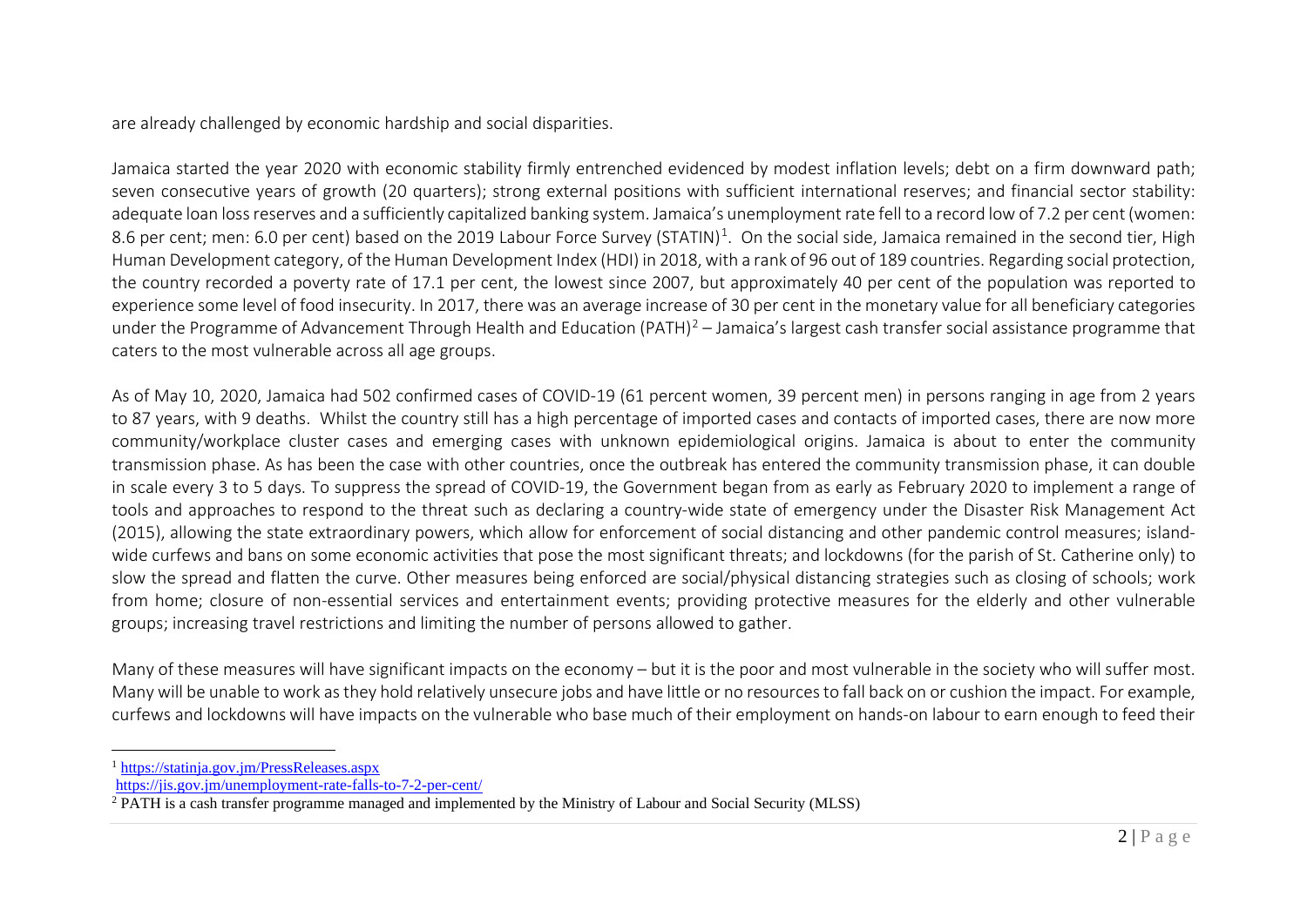families. Not being able to work leads to increases in poverty and nutritional poverty. Evidence of disruption of the informal economy is already evident as is loss of jobs and income for many families. The closure of the tourism sector has resulted in the disruption of the food markets resulting in wastage of agricultural products as many small farmers do not have markets beyond tourism.

PAHO/WHO projections for Jamaica estimate that there would be approximately 6,868 cases of COVID-19 by May 2020 and an increase of approximately 229 new cases per day. The speed and scale of the spread, the severity of cases, and the societal and economic disruption are expected to have a significant impact in Jamaica and will bring about new challenges to the many development gains experienced by Jamaica over the last 10 years and threatens to erode much of the country's socio-economic progress, as well as further negatively impact areas related to health and social protection that still require much attention.

The outlook for Jamaica post-COVID already shows troubling signs, including derailing the advancement of the sustainable development goals, operationalized through the country's national development plan – Vision 2030 Jamaica. The situational analysis presented above calls for Jamaica to engage in a range of health-related and non-health-related activities to curb the spread of COVID-19 and to ensure that interventions are designed and implemented in a manner that ensures equal access to the most vulnerable and respects genders and human rights, essentially ensuring that 'no one is left behind'. This proposal presents strategic non-health-related priorities aimed at securing and enhancing Jamaica's shock responsive social protection mechanisms ensuring that the vulnerable population groups in Jamaica, including among others children and children with disabilities, and their needs are addressed.

## II. Solutions proposed

This response strategy will seek to build on and expand the investments used to support national systems, drawing on lessons learned to protect, plan and prioritize the needs of the most vulnerable populations targeted under Jamaica's National Social Protection Policy and Strategy. The solutions will support socio-economic needs and will focus on shock responsive social protection strategies - characterized by vertical (increasing transfer amounts) and horizontal (increasing the number of persons) expansion of existing social protection programmes targeting vulnerable households (families with children with disabilities, pregnant and lactating women and rural female-headed households). The solutions will be organized under two areas targeting vulnerable groups that may be disproportionately impacted by the economic fall-out due to COVID-19. This project will consider social protection measures for those who, due to Government's efforts to mitigate the impact of COVID-19, have lost their income and are unable to provide for their families; ensure that social protection services reach the population without discrimination.

The solutions will build on existing social protection mechanisms of MLSS: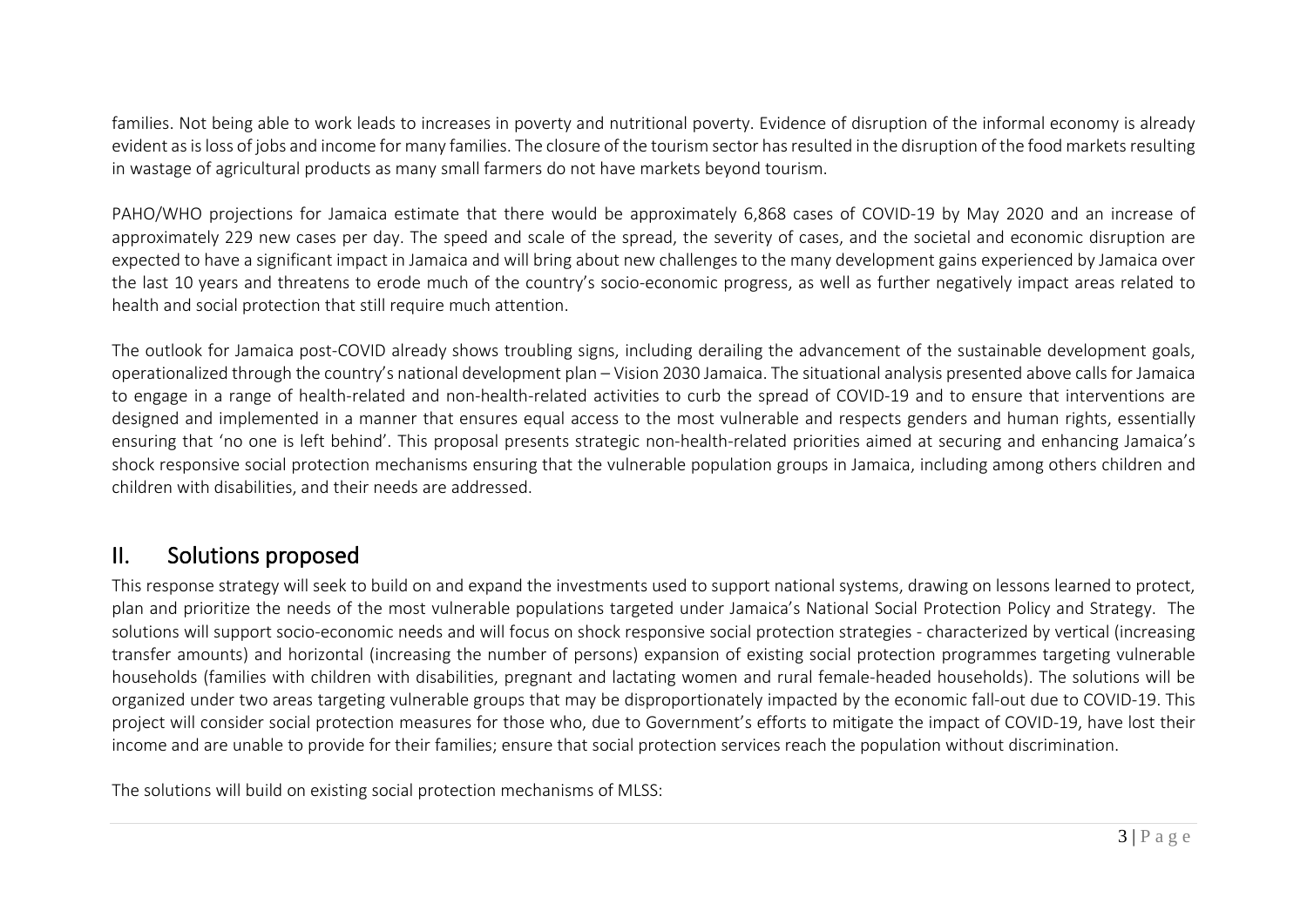- Providing a financial boost for 3 months to the poorest and most vulnerable households to mitigate social and economic risks of COVID-19 (including families with children with disabilities, families with children under 3, pregnant and lactating women and female-headed households in rural areas)
- Contributing to stabilizing the agriculture sector and keeping local markets and agricultural supply chains functional, focussing on the most vulnerable female farmers
- Increasing the income and protecting the livelihoods of rural women who are heads of households
- Providing technical support to develop innovation in the Government's disaster and social development/protection programmes

#### Providing a Financial Boost for the Poorest and Most Vulnerable Households in Jamaica

The solution is based on requests from the Government and seeks to provide much needed additional support to households through the Programme of Advancement through Health and Education (PATH) – the flagship conditional cash transfer targeting the poorest families – and adapt shock responsive cash transfer programmes to ensure that children and families, particularly those engaged in the informal economy (e.g. market vendors, street vendors, household helpers) and whose incomes have been severely affected by the measures put in place to suppress the transmission of COVID-19 have additional resources to better manage the crisis without engaging in irreversible coping strategies and falling deeper into poverty.

Women and children often bear the brunt of large shocks and crises. Recent evaluations of cash transfer programmes and other research on climate resilience showcase the impacts of social protection programmes on the anticipatory, absorptive and adaptive capacities of individuals, households and communities, including impacts on income, dietary diversity and food security and reduction in adverse coping strategies (distress sale of labour, child labour, etc). Families with children risk being among COVID-19's biggest victims – not primarily through direct health effects but through socio-economic impacts and by mitigation measures such as lockdowns and curfews that are hampering the ability of their families to earn a living. COVID-19 represents a universal crisis for children that may have lifelong impacts.

This intervention will provide the following:

- Cash transfers to 2,060 families with children with disabilities registered on PATH
- Cash transfers to 700 families with pregnant and lactating women
- Contract purchase from 1,000 rural women/family farmers to supply mechanism to distribute food packages in rural and peri-rural areas affected
- Prepare food care packages with food produced by rural/family farmers beneficiaries for approximately 1,000 families at risk with children ages 3-5 years who are not PATH beneficiaries This will include providing technical and logistics interventions to upgrade the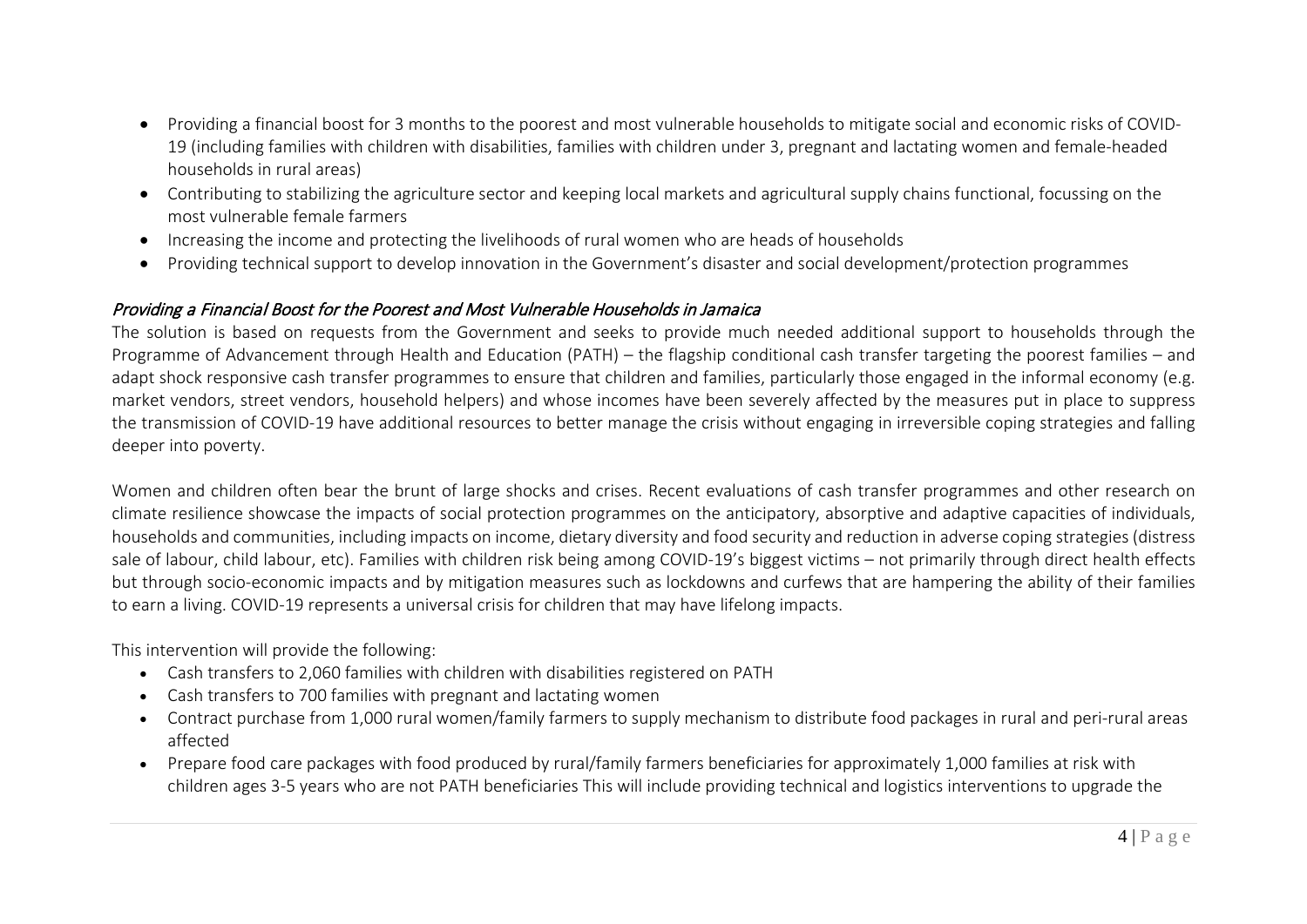nutritional content of these packages with locally grown vegetables and fruits.

Cash transfers will be approximately US\$35 per month per family for 3 months – the amount wasselected based on the regular benefits that PATH provides. Duplicating the transfer value of a cash programme is usually the fastest way of adaptive social protection during an emergency and removes the requirement for a needs assessment, thus saving time. Considering the average household size in Jamaica is 3.1, the total number of beneficiaries of the project will be approximately 14,000 people (4,760 households); at least 40 per cent of benefits will be allocated to femaleheaded households.

Targeted short-term cash transfers can have enduring effects as they can empower beneficiaries, promote gender equality and enhance women's decision-making power. A key advantage is that cash allows households flexibility in deciding their spending needs. This can have positive results for children through its impacts on nutrition and health and can help generate local market activity and restart livelihoods. The cash transfer programme will use existing dissemination mechanisms from the Government and therefore no overhead costswill be incurred by the programme.

These solutions will be structured and implemented to ensure that lessons learned can be captured so that for future crises or disasters.

#### Supporting Local Supply Chains in the Agricultural Sector especially for Female Heads of Households who are Farmers

Agriculture is the cornerstone for food security in Jamaica and is one of the country's key development priorities. The widespread impact of COVID-19 has had significant impact on the agricultural sector and Jamaica is at risk of a looming food crisis unless measures are taken fast to protect the most vulnerable, keep food supply chains alive, and mitigate the pandemic's impacts across the food system. Border closures and quarantinesthat have resulted in the disruption of the tourism sector have impacted many small farmers across Jamaica and one particularly vulnerable group – female heads of households who engage in agricultural activity as the primary source of food and for income generation. This solution is intended to create new local markets for these female farmers, which would contribute to more sustainable and diverse supply chains for them now and in the future and also lead to more sustainable livelihoods. Currently many farmers produce crops and livestock which they are unable to supply even though there is a demand. Simply establishing new chains and connecting demand with supply will create some level of diversification in supply chains, which would enhance the solution's sustainability.

# III. What is the specific need/problem the intervention seeks to address?

COVID-19 is expected to spread rapidly in Jamaica in the coming weeks and certainly by May 2020 when the country moves from the phase of localized clusters (in which most of the cases can be managed individually) to uncontrolled acceleration in which the majority of cases involve an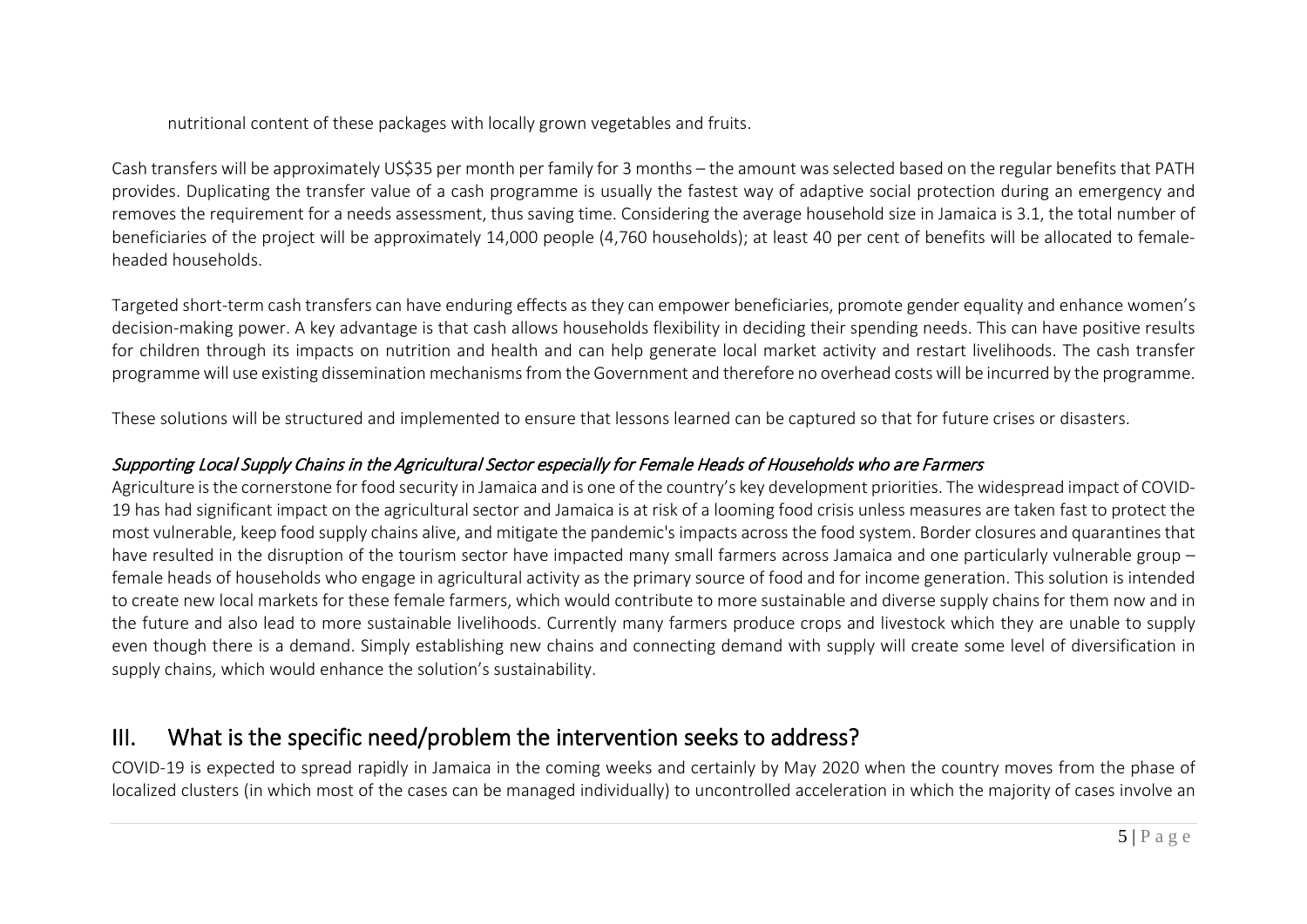<span id="page-5-1"></span><span id="page-5-0"></span>unknown source of infection with an infection rate that is accelerating resulting in exponential to fast linear growth in the number of new cases.

In response to the COVID-19 crisis, the Government of Jamaica, like many other countries, has implemented social and fiscal actions to cushion the economic impact of COVID-19. These include: waivers in the Special Consumption Tax on approximately 100,000 liters of alcohol for use in making (or substituting for) sanitizers; waivers on Customs Duty on the importation of masks, gloves, hand sanitizers and liquid hand soap for a 90 day period; Commercial banks are providing temporary cash-flow support to businesses and consumers in affected sectors through deferral of principal payments, new lines of credit and other measures. The Government of Jamaica has also introduced a multi-pronged economic package valued at approximately US\$183 million, CARES, with four elements: Business Employee Support and Transfer of Cash (BEST Cash) – which will provide temporary cash transfer to businesses in targeted sectors based on the number of workers they keep employed; Supporting Employees with Transfer of Cash (SET Cash ) –which will provide temporary cash transfer to individuals where it can be verified that they lost their employment since March 10, (the date of the first COVID-19 case in Jamaica) due to the COVID-19 virus and this will be available for a specific period; Special soft loan fund to assist individuals and businesses that have been hard hit; and Supporting the poor and vulnerable with special COVID related grants.[3](#page-5-0)

With the economic downturn caused by the impacts of the COVID-19 pandemic, strengthening social protection responses is essential. The COVID-19 outbreak affects all segments of the population but is particularly detrimental to members of the most vulnerable social groups, including people living in poverty, women and female-headed households, older persons, persons with disabilities, and youth. Early evidence indicates that the health and economic impacts of the COVID 19 crisis are being borne disproportionately by the poor<sup>4</sup>. Jamaica's Social Protection Strategy explicitly discusses social protection's role in social risk management, including risks related to 'environmental conditions' and 'natural events such as disasters'. It also acknowledges social protection's 'preventive' and 'mitigative' functions, including for 'disaster preparedness', and sets out a comprehensive vision for social protection offerings that includes provisions for loss of income in the event of a shock (Government of Jamaica, 2014). The recent wave of evaluations of cash transfer programs and other research on climate resilience showcase the impacts of social protection programmes on the anticipatory, absorptive and adaptive capacities of individuals, households and communities, including impacts on:

- Income, dietary diversity and food security
- Asset accumulation, productive activities and productivity, livelihood security and diversification
- Accumulation of human capital
- Reduction in adverse coping strategies (distress sale of labour, child labour, etc.)
- Social capital, aspirations and psychosocial wellbeing

<sup>3</sup> <https://mof.gov.jm/mof-media/media-centre/press/2633-fiscal-stimulus-response-to-the-covid-19.html>

<sup>4</sup> UN Department of Economic and Social Affairs and Social Inclusion, 2020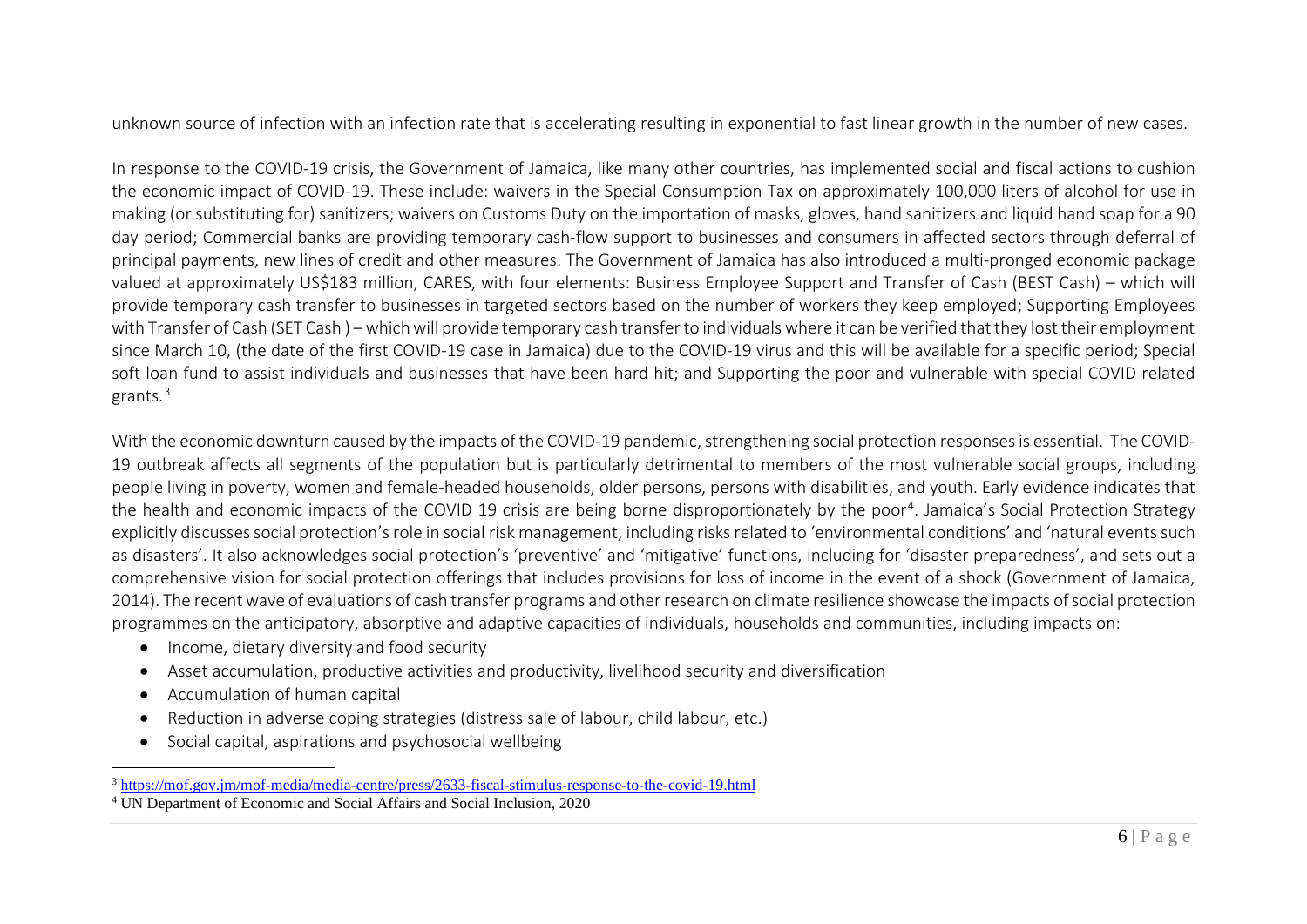<span id="page-6-0"></span>In Jamaica, approximately 190,000 children are living in poverty with poverty disproportionately affecting those living in rural and peri-urban areas in female-headed households and in families with children with disabilities<sup>5</sup>. Of the 770,000 children in Jamaica, one third are enrolled in the PATH programme and 10,500 children under the age of five are affected by chronic malnutrition. Layering the foregoing with the economic fallout created by the COVID-19 pandemic there will be greater hardship on these vulnerable populations. Cash Transfers to families of children and those with disabilities are critical in these times due to the heightened vulnerabilities they face based on their early stage of physical, intellectual and emotional development and will be effective in the protection of children's rights.

Significantly more resources are required for the Government to respond to all areas of the economy with increased need because of the COVID-19 pandemic. Agencies with mandates that cover social protection are similarly under increased stress at the personnel level to deliver services to vulnerable populations who, because of the disruption in livelihoods caused by the pandemic, are less able to support themselves.

In rural and peri-urban areas female-headed households that rely on agriculture for their livelihoods are often challenged by the effects of climate change including extreme events such as excess rainfall and drought. With COVID-19, they are now confronted with additional challenges – such as the burden of preparing their households to deal with the COVID-19 crisis as well as finding market outlets for farm produce due to the drop in demand from the tourism and entertainment industries, making their situation even more dire.

The MLSS is the prime agency that helps to provide support to vulnerable social groups with greater demands to find additional resources to address increased demand for cash transfers and the need for improved nutrition for affected social groups help them cope with their more perilous situation.

The two interventions addressed above will complement the initiatives being implemented by the Government and international development partners. The interventions are intended to respond to specific needs as shown in the table below.

| Intervention                                    | <b>Needs Addressed</b>                                                                  |
|-------------------------------------------------|-----------------------------------------------------------------------------------------|
| Providing a Financial Boost for the Poorest and | 1. Prevent the most vulnerable from falling into deeper levels of poverty               |
| Most Vulnerable Households in Jamaica           | 2. Strengthen the social safety net recognizing that many vulnerable families are often |
|                                                 | the least able to work remotely to avoid contracting the virus and also are the least   |

<sup>5</sup> UNICEF-Jamaica, 2019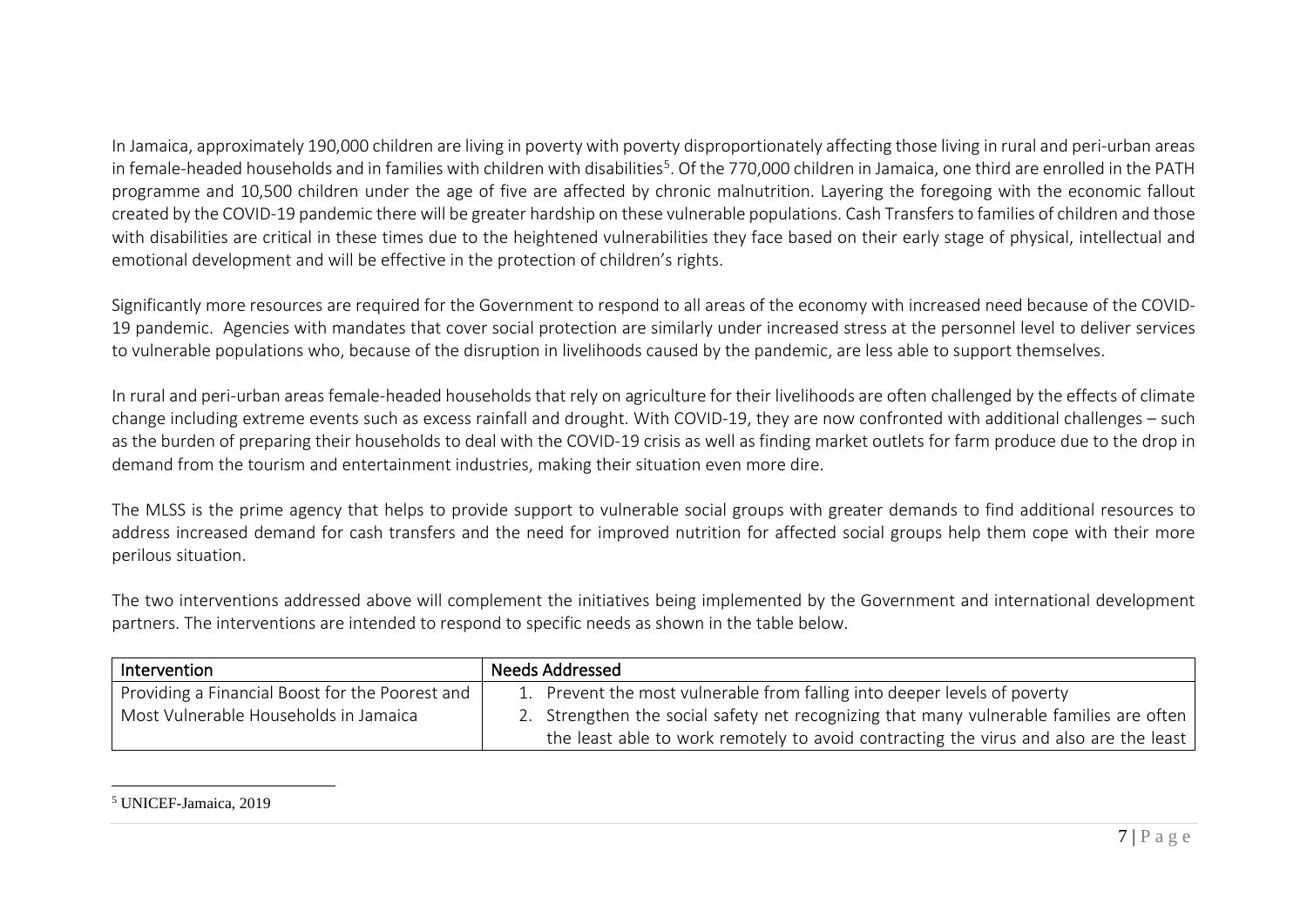| Intervention                                                                                                              | <b>Needs Addressed</b>                                                                                                                                                                                                                                                                                                                                                                                                                                                                                                                                                                                                                      |
|---------------------------------------------------------------------------------------------------------------------------|---------------------------------------------------------------------------------------------------------------------------------------------------------------------------------------------------------------------------------------------------------------------------------------------------------------------------------------------------------------------------------------------------------------------------------------------------------------------------------------------------------------------------------------------------------------------------------------------------------------------------------------------|
|                                                                                                                           | likely to have savings to survive an economic downturn $-$ as such, there is need to<br>make sure there is an economic safety net such as available cash transfers and social<br>relief care and sanitation packages to support food and nutritional capacity<br>3. Address the needs of the poorest and most vulnerable in light of the crisis<br>Bolster family incomes that have been significantly reduced due to restrictions<br>imposed by Governments to curb and supress the spread of the virus                                                                                                                                    |
| Supporting Local Supply Chains in the<br>Agricultural Sector especially for Female Heads<br>of Households who are Farmers | 1. The economic shock stemming from forced lockdowns and closures of sectors such as<br>tourism which while stemming the tide of infections is contributing to other crises<br>especially among the most vulnerable especially as it relates to their livelihoods<br>2. Supporting the livelihoods of female farmers<br>Reducing unemployment<br>Contributing to food security and nutritional security of the general population<br>Creating avenues for diversifying the supply chain and creating additional markets to<br>reduce dependence on one market<br>Stimulate economic activities as a catalyst to restart rural economy<br>6. |

# IV. How does this collaborative programme solve the challenge? Please describe your theory of change. – to be done

The COVID-19 pandemic will have significant negative impacts on Jamaica's economy. It is expected that there will be a sharp rise in unemployment followed by earning losses particularly for hourly workers and those working in the informal sector based on ILO estimates. This, along with corresponding increases in need for unpaid care work, will substantially impact the rights of thousands of people to work, achievement of an adequate standard of living and livelihoods. Immediate economic relief measures such as guaranteed paid sick leave, extended unemployment benefits and universal basic income can help safeguard against the acute effects of the crisis.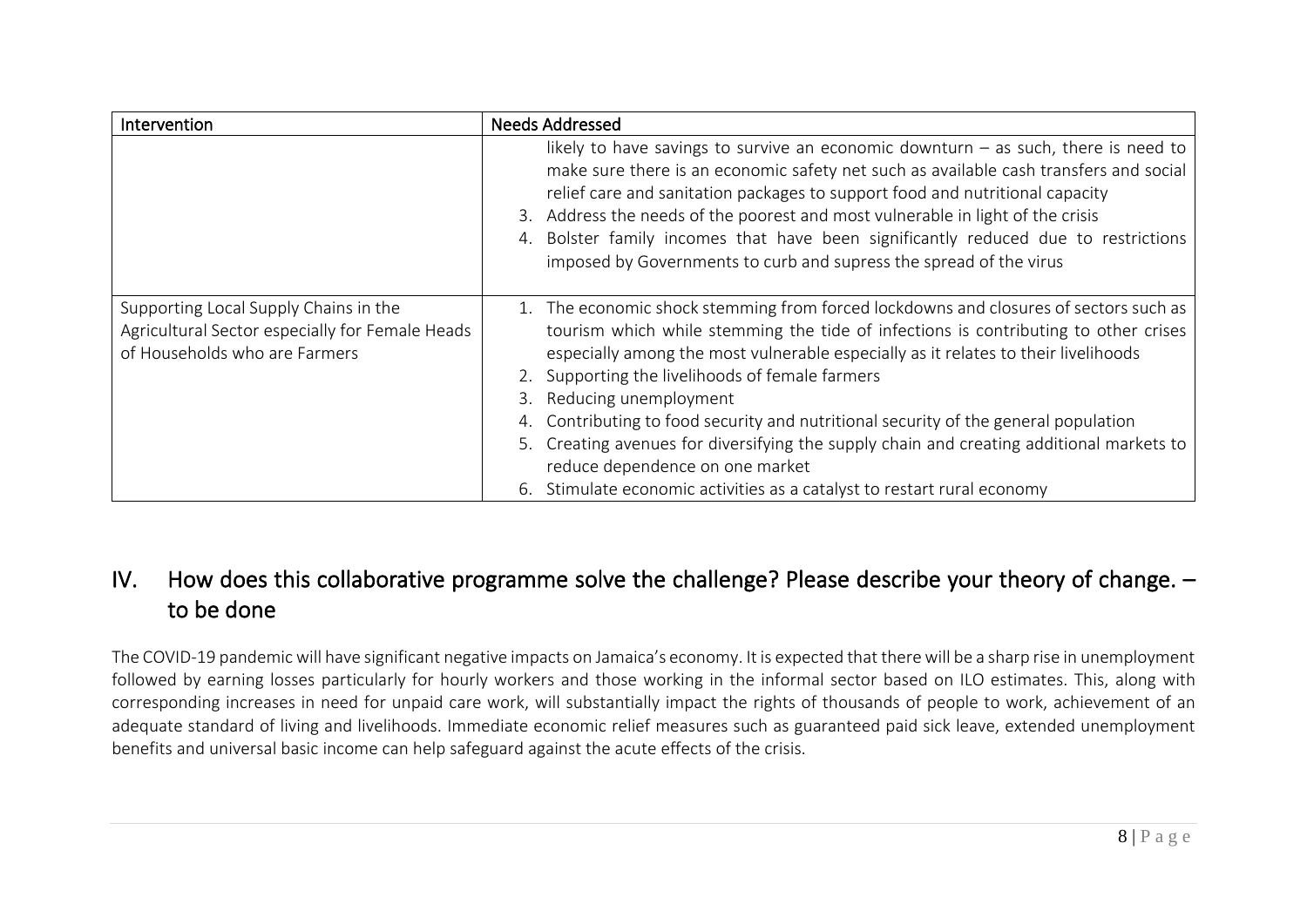Given the necessary measures to slow the spread of the virus, Jamaica's economy is expected be negatively impacted. Jamaica's economy is projected to decline by 5.6 per cent for 2020. It is important to note that these projections are based on early information of the impact of COVID 19. Therefore, the projections are a function of several factors including the pathway of the pandemic, the intensity and efficacy of containment efforts, the extent of supply disruptions, tightening in global financial market conditions, and volatile commodity prices. Additionally, the IMF has just reassessed the prospect for growth for 2020 and 2021, declaring that Jamaica has entered a recession – as bad as or worse than in 2009. The IMF projects recovery in 2021 only if the world succeeds in containing the virus and takes the necessary economic measures. In the face of such an unprecedented situation in recent history, the creativity of the response must match the unique nature of the crisis – and the magnitude of the response must match its scale. No country will be able to exit this crisis alone. An effective response to COVID-19 requires a coordinated, decisive, and innovative policy action from the world's leading economies, and maximum financial and technical support for the poorest and most vulnerable people and countries, who will be the hardest hit. Given the world's extensive economic and social interrelationships and trade— we are only as strong as the weakest health system.

This section will provide a clear description and illustration of how the interventions above will assist Jamaica in achieving the intended goals of safeguarding and protecting the most vulnerable by enhancing Jamaica's shock responsive social protection mechanisms in support of a number of vulnerable groups. It is clear that expanding shock-responsive social protection coverage during this pandemic will be key to addressing the socio-economic impacts and fallout. This is crucial in the short-term as immediate measures are reducing and constraining essential service provision and physical distancing/isolation measures are reducing the incomes of the most vulnerable threatening the many gains that have been made with respect to social protection strategy and the SDGs. The solutions addressed under this proposal seeks to deliver to the vulnerable in Jamaica the best possible response for families and children with disabilities, women and the most marginalised, a responsive social protection response that is designed to be rights-based and inclusive. By providing cash transfers to the targeted vulnerable groups highlighted, the poorest will not likely have to resort to negative coping strategies, such as reducing food consumption or selling assets.

The solutions proposed also will ensure that lessons learned can be captured to ensure that for future crises or disasters such as those posed by natural phenomena existing social safety net systems will be enhanced to make them more responsive to shocks in the future. This means improving delivery systems so that social protection programs can reach the vulnerable more quickly, efficiently, and transparently, with the ability to scale up in times of crisis. It also will mean focusing on building resilience on social protection systems to be able to prepare citizens to cope with shocks, as well as support shock response after experiencing a crisis. In Jamaica, 45.2 per cent of households are headed by women (Jamaica Survey of Living Conditions 2017), who will be impacted significantly in this public health emergency. Like elsewhere, in Jamaica women and girls are more likely to live in poor households than boys and men. Women are also overrepresented in jobs in the informal sector that are particularly vulnerable during times of economic upheavals. This has been borne out during the COVID-19 situation, in which women, who hold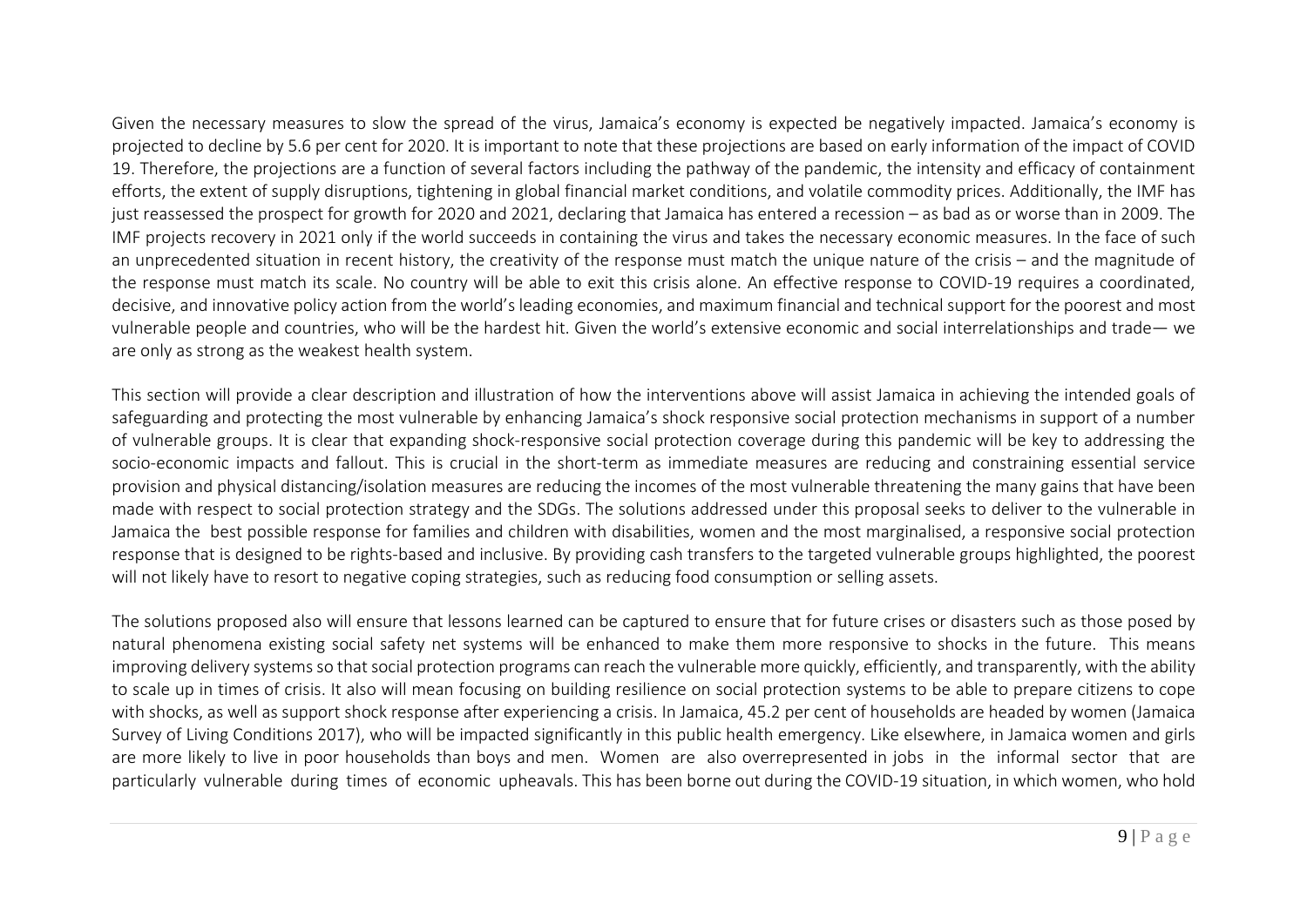the majority of jobs in call centres, hotels and restaurants have lost income from closed business places. The solutions proposed here will contribute to female empowerment in decision making as additional cash resources are provided.

One of the solutions proposed here – supporting local supply chains of female-headed farmer households – presents an innovative approach towards extending the social safety net to an at-risk group in an affected employment sector who possibly would have been sidelined but providing scope for a sustainable opportunity to continue to generate income amidst the pandemic.

This proposal and the interventions contained herein recognize that is quite likely that the burden of COVID-19 will likely fall hardest among vulnerable groups and therefore activities will be designed to honour the pledge of "leaving no one will be left behind".

### V. Documentation

- Ministry of Health and Wellness Jamaica National Plan to Combat COVID-19
- PAHO/WHO Jamaica Country National Plan to Combat COVID-19
- Jamaica's National Social Protection Policy and Strategy

Jamaica's National Plan for Combating COVID-19 has been completed and posted on the WHO partner portal.

# VI. Target Population

The proposed solutions are organized under the following two areas:

- Providing a Financial Boost for the Poorest and Most Vulnerable Households in Jamaica
- Supporting Local Supply Chains in the Agricultural Sector especially for Female Heads of Households who are Farmers

The two areas are underpinned by the inherent potential for vertical and horizontal expansion of existing social protection programmes. These programmes, which target vulnerable households, will be leveraged to provide much needed support for sustaining lives and livelihoods. Emphasis has been given to vulnerable groups that may be disproportionately impacted by the socio-economic disruptions due to COVID 19.

With respect to the provision of a financial boost, the most vulnerable households (including families with children with disabilities, pregnant and lactating women and female headed households in rural areas with acute income constraints) will be the beneficiaries of a targeted approach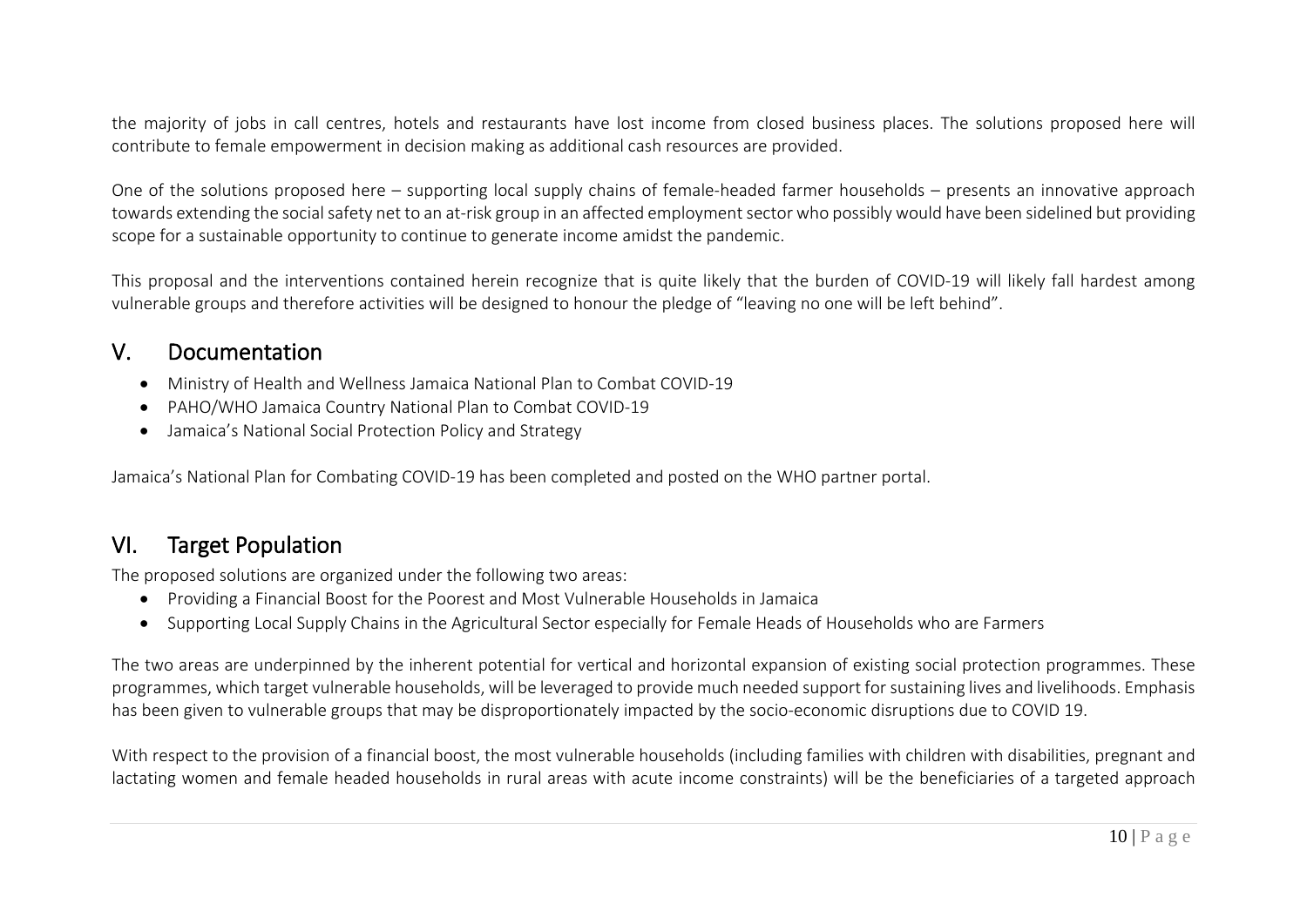designed to assist in the mitigation of the social and economic risks associated with Covid-19. Using an existing structure facilitates a fast distribution through a well-known social programme with defined processes which can be tailored to not only reach existing applicants but also vulnerable persons who either use the programme in an inconsistent way or in some cases none at all. In addition, MICAF and RADA are currently facilitating a "buyback programme", where excess agriculture produce are bought from farmers and redistributed to major urban areas. Target groups include children and families, particularly those engaged in the informal economy (e.g. market vendors, street vendors, household helpers, gardeners etc.) and whose incomes have been severely affected. The Programme of Advancement Through Health and Education (PATH) is deemed as a mechanism to facilitate the distribution of additional resources to these target groups. The selection of PATH allows for, among other things, emphasis to be placed on women. According to the 2017 JSLC, female headed household with children have been shown to have more children, lower mean household consumption and higher likelihood of being in poverty than those headed by males. Therefore targeting female headed households under this intervention would have wide reaching benefits. The table below shows the direct users of the solution; potential impact on beneficiaries as well who has established the need for the solution.

| <b>Proposed Solution Area</b>                                                                  | <b>Direct Users</b>      | Potential Impact                                                                                                             | <b>Beneficiaries</b><br>Source of proposed<br>solution/Comment                                                                                                                                                                                                                                                                                                                                                                                                                                                                                                                                                                                                                                                                                                  |
|------------------------------------------------------------------------------------------------|--------------------------|------------------------------------------------------------------------------------------------------------------------------|-----------------------------------------------------------------------------------------------------------------------------------------------------------------------------------------------------------------------------------------------------------------------------------------------------------------------------------------------------------------------------------------------------------------------------------------------------------------------------------------------------------------------------------------------------------------------------------------------------------------------------------------------------------------------------------------------------------------------------------------------------------------|
| Providing a Financial<br>Boost for the Poorest<br>and Most Vulnerable<br>Households in Jamaica | MLSS and<br><b>MOEYI</b> | The provision of critical<br>financial support to<br>vulnerable groups<br>particularly those which<br>have been underserved. | The Ministry of Labour<br>1. Cash Transfer support (top-ups) for<br>approximately 2,060 families with<br>and Social Security<br>children with disabilities registered on<br>(MLSS)<br>and the Ministry of<br>PATH.<br>2. Cash Transfers for approximately 700<br>Education, Youth and<br>families in receipt benefits under the<br>Information (MOEYI)<br>programmes Pregnant and Lactating<br>category with a focus on households<br>with children under 3 years old.<br>Food Care packages for approximately<br>1,000 families with children ages 3-5<br>years who are being supported through<br>the Early Stimulation programme<br>Vulnerable groups who previously did<br>4.<br>not benefit under PATH are but is<br>expected to be negatively impacted by |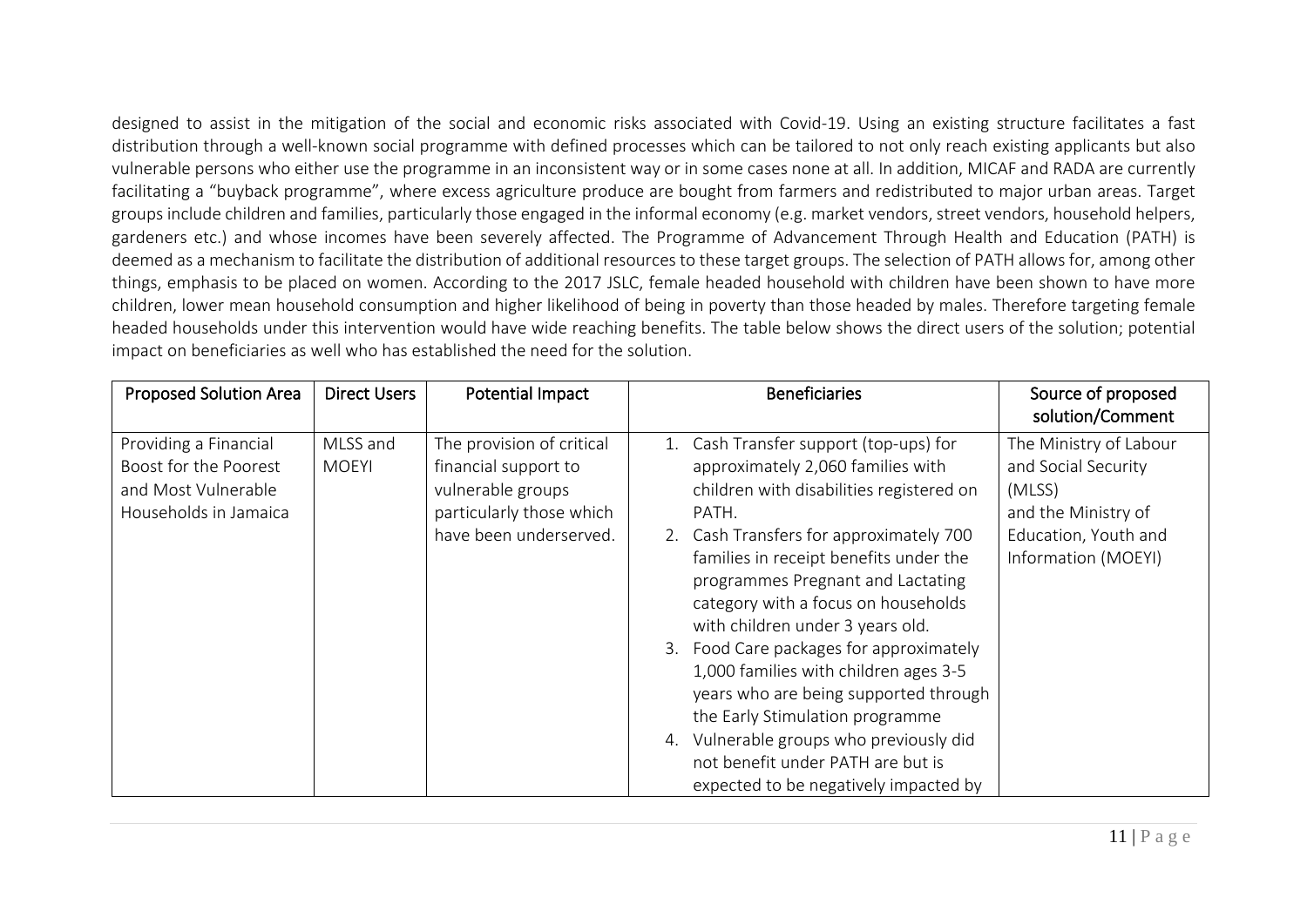| <b>Proposed Solution Area</b> | Direct Users | Potential Impact | <b>Beneficiaries</b>                                                                                                                   | Source of proposed<br>solution/Comment |
|-------------------------------|--------------|------------------|----------------------------------------------------------------------------------------------------------------------------------------|----------------------------------------|
|                               |              |                  | impact of COVID 19-those furthest<br>behind such as mothers with children<br>with disabilities who are food and<br>nutrition insecure. |                                        |

Concerning supporting supply chains, emphasis is being placed on supporting disrupted supply chains connected to the agriculture sector. Focus is also given to single-headed female household who are farmers. With the economic slowdown in the tourism sector due to measures to supress the spread of COVID 19, the linked agriculture sector has also been negatively impacted. Restaurants and accommodation businesses such as hotels have either closed or significantly restructured their services. Disruptions in the supply chain, which involves the supply of agricultural production to hoteliers and restaurants, are expected to impact the earnings of farmers in the country as well as associated jobs of the supply chain. Therefore, the proposed solution is a targeted intervention to provide support to farmers and by extension farming communities. The table below shows the direct users of the solution; potential impact on beneficiaries as well who has established the need for the solution.

| <b>Proposed Solution Area</b>                                                                                                      | <b>Direct Users</b>          | Potential Impact | <b>Beneficiaries</b>                                                                                                                                                                                                                                        | Source of proposed<br>solution/Comment |
|------------------------------------------------------------------------------------------------------------------------------------|------------------------------|------------------|-------------------------------------------------------------------------------------------------------------------------------------------------------------------------------------------------------------------------------------------------------------|----------------------------------------|
| Supporting Local Supply<br>Chains in the<br>Agricultural Sector<br>especially for Female<br>Heads of Households<br>who are Farmers | <b>MICAF</b><br><b>MOFPS</b> |                  | Farming communities including female<br>farmers and associated jobs which<br>would been disrupted due to COVID 19<br>- female headed farm households in<br>the parishes St Mary, Portland and St<br>Thomas with children enrolled in the<br>PATH programme. | FAO/MICAF/RADA                         |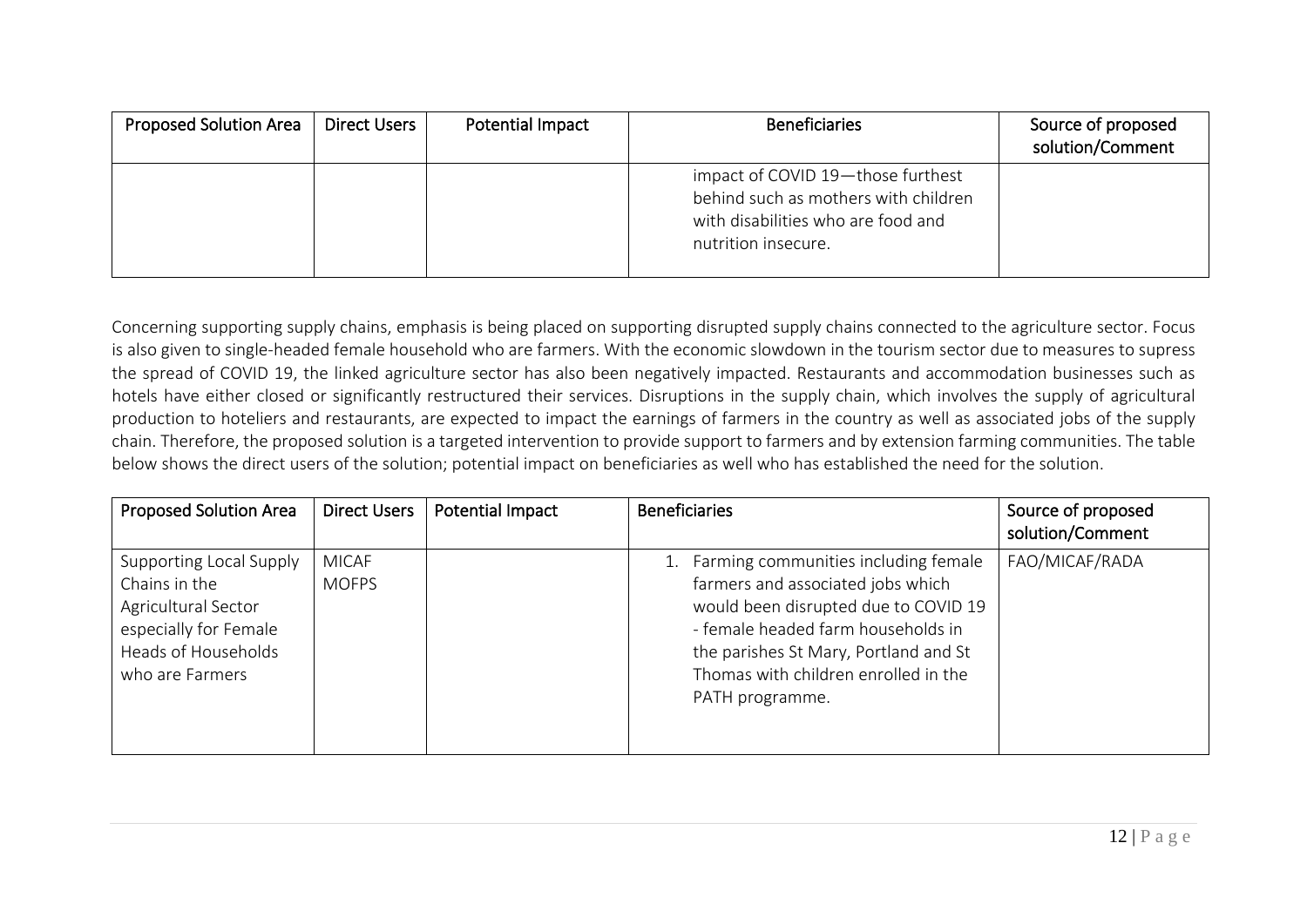# VII. Who will deliver this solution?

#### **Recipient UN Organizations**

#### UNICEF

UNICEF has been a resident agency in Jamaica since 1964. The annual programme delivery is around US\$3 million, with 20 staff members. UNICEF has a multi-disciplinary team with expertise in education, child protection, social policy, adolescent health, monitoring and evaluation and communication. UNICEF also benefits from having a strong operational support team.

UNICEF Jamaica already has internal capacity on Social Protection supported by the Social Policy team in the Regional Office for Latin America and the Caribbean. UNICEF Jamaica already has several ongoing initiatives on social protection supporting Ministry of Labour and Social Security such as:

- In 2019, UNICEF provided technical and financial support to identify and register additional children with disabilities through community outreach sessions (JCPD)
- Support to MLSS and MOEYI to adapt COVID 19 communications / services to children with disability.
- Support MLSS to strengthen information management systems to integrate and coordinate support SP to people with disability.

#### FAO

The Food and Agriculture Organization (FAO) is a specialized agency of the United Nations that leads international efforts to defeat hunger. Our goal is to achieve food security for all and make sure that people have regular access to enough high-quality food to lead active, healthy lives. With over 194 member states, FAO works in over 130 countries worldwide. We believe that everyone can play a part in ending hunger.

Jamaica joined FAO in 1963. In 1978, the Organization established a representation in Jamaica which today also covers the Bahamas and Belize. Over the years, FAO has partnered with Jamaica to achieve sustainable agricultural and rural development, mainly through the Organization's Technical Cooperation Programme (TCP). Interventions have ranged from policy formulation to technical agricultural development and emergency assistance projects. Recent cooperation has placed a strong focus on food security and nutrition, targeting rural, peri-urban and urban populations.

FAO's assistance in Jamaica is currently shaped by the 2016-2019 FAO Country Programming Framework (CPF), which is centred on three priority areas: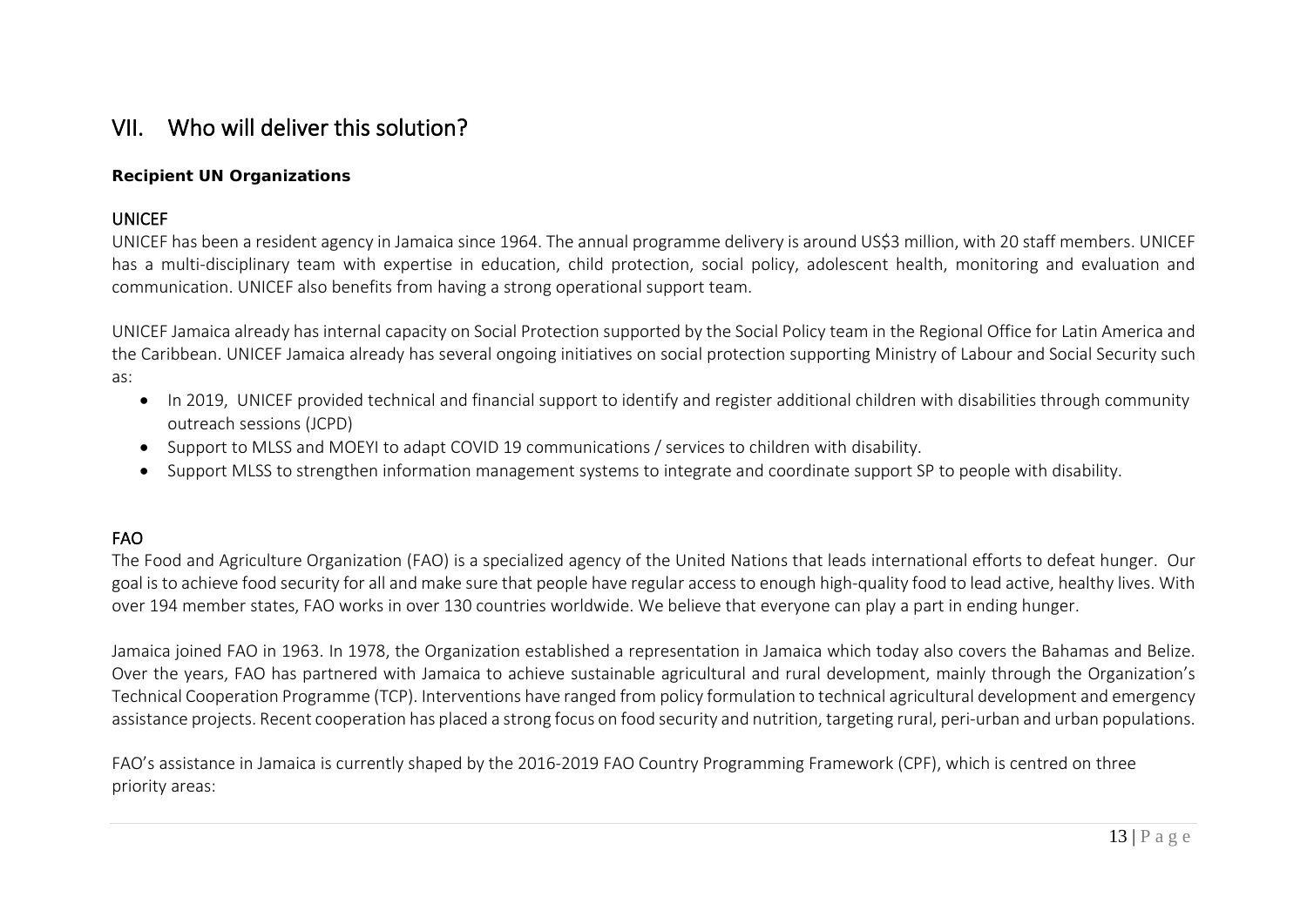- Value chain development for strengthening food systems, with a focus on improved production of important commodities and increased Government capacity for applying a value chain approach.
- Food and nutrition security, supporting the implementation of the National Food and Nutrition Security Policy and Action Plan and promoting mechanisms for integrated action between various state actors.
- Building resilience and sustainable livelihoods, supporting the implementation of national systems such as the Agriculture Disaster Risk Management System, which promote a sequential and integrated approach to building resilience to the effects of climate change and disasters in rural development and agriculture.
- FAO has supported the Ministries Education and Agriculture (MICAF) to implement a successful model of Sustainable School Feeding Programme in the poorest Parish in the Island. The School Feeding Program was managed by MOEYI which has designed menus to include healthy and nutritional local food grown by family farmer. In addition, FAO has supported MICAF to purchase fresh and local food to supply the School Feeding program.

#### **National Partners**

#### The Ministry of Labour and Social Security (MLSS)

The Ministry of Labour and Social Security (MLSS) is the premiere agent of the Government of Jamaica responsible for national development through the provision of efficient and effective labour and social security services within the context of a globalized economy. The MLSS promotes a responsive labour market and delivers effective social protection programmes for the vulnerable in an efficient manner while promoting a national culture of productivity within the decent work agenda. Through the development of a social protection strategy, the Government of Jamaica has committed to the use of a social protection floor to improve coverage and to synchronize the various social protection initiatives. A core area of focus for the MLSS is the effective management of social protection programmes including those for groups with special needs, to include households below the poverty line and persons with disabilities. Under the Ministry, there are three major programmes developed to respond to, plan for, and seek to improve services to Persons with Disabilities on behalf of the Government of Jamaica: The Programme of Advancement Through Health and Education, The Jamaica Council for Persons with Disabilities and The Early Stimulation Programme (ESP).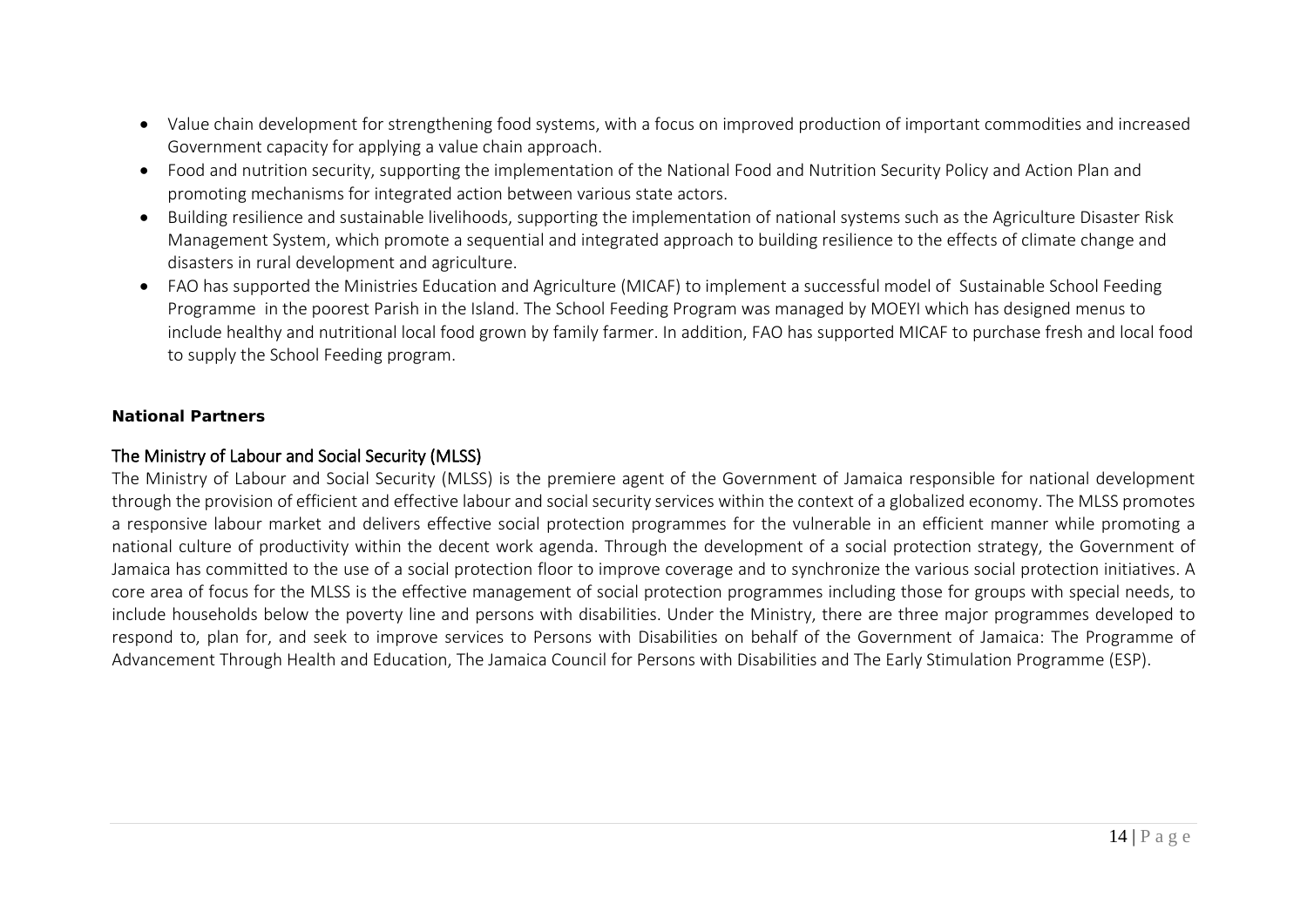#### <span id="page-14-0"></span>The Ministry of Industry, Commerce, Agriculture and Fisheries (MICAF)[6](#page-14-0)

The Ministry of Industry, Commerce, Agriculture and Fisheries (MICAF) has been charged with the responsibility of driving the integration of the production of primary agricultural produce along all the stages of the supply chain through to value added and facilitating full commercialization of outputs of the agriculture, manufacturing, and service sectors.

Our mission is to lead the dynamic transformation and modernization of the Agricultural Sector by being the authoritative source of policy advice. The Directorate makes recommendations for the adoption of policies, strategies, goals and plans that promote market-driven and priority-based research and development programmes, which will increase competitiveness and sustainable output in the Sector. Agricultural health and food safety, trade facilitation, as well as conservation of biodiversity are central to the Directorate's activities that seek to enhance the transformation process.

MICAF has requested FAO assistance to response COVID19 pandemic and highlighted the necessity to strength and increase local produce based on the family farmer.

#### The Rural Agricultural Development Authority (RADA)

The Rural Agricultural Development Authority is a statutory body under the Ministry of Industry Commerce, Agriculture and Fisheries. RADA was established under the Rural Agricultural Development Authority Act of 1990, replacing the Land Authorities Act and began its operation on August 1, 1990. It is Jamaica's chief agricultural extension and rural development agency.

#### Mission:

RADA is committed to promoting the development of agriculture in Jamaica, as the main engine of economic growth in rural communities, through an efficient, modern and sustainable extension service which will enhance the national economy and improve the quality of life of rural farm families.

Mandate:

• To enhance the development of farming through an effective, efficient and sustainable Extension Service.

<sup>&</sup>lt;sup>6</sup> MICAF and RADA are actively implementing programme to reduces the losses suffered by farmers due to disruption in the food system. However, this effort is concentrated in only three parishes in Jamaica.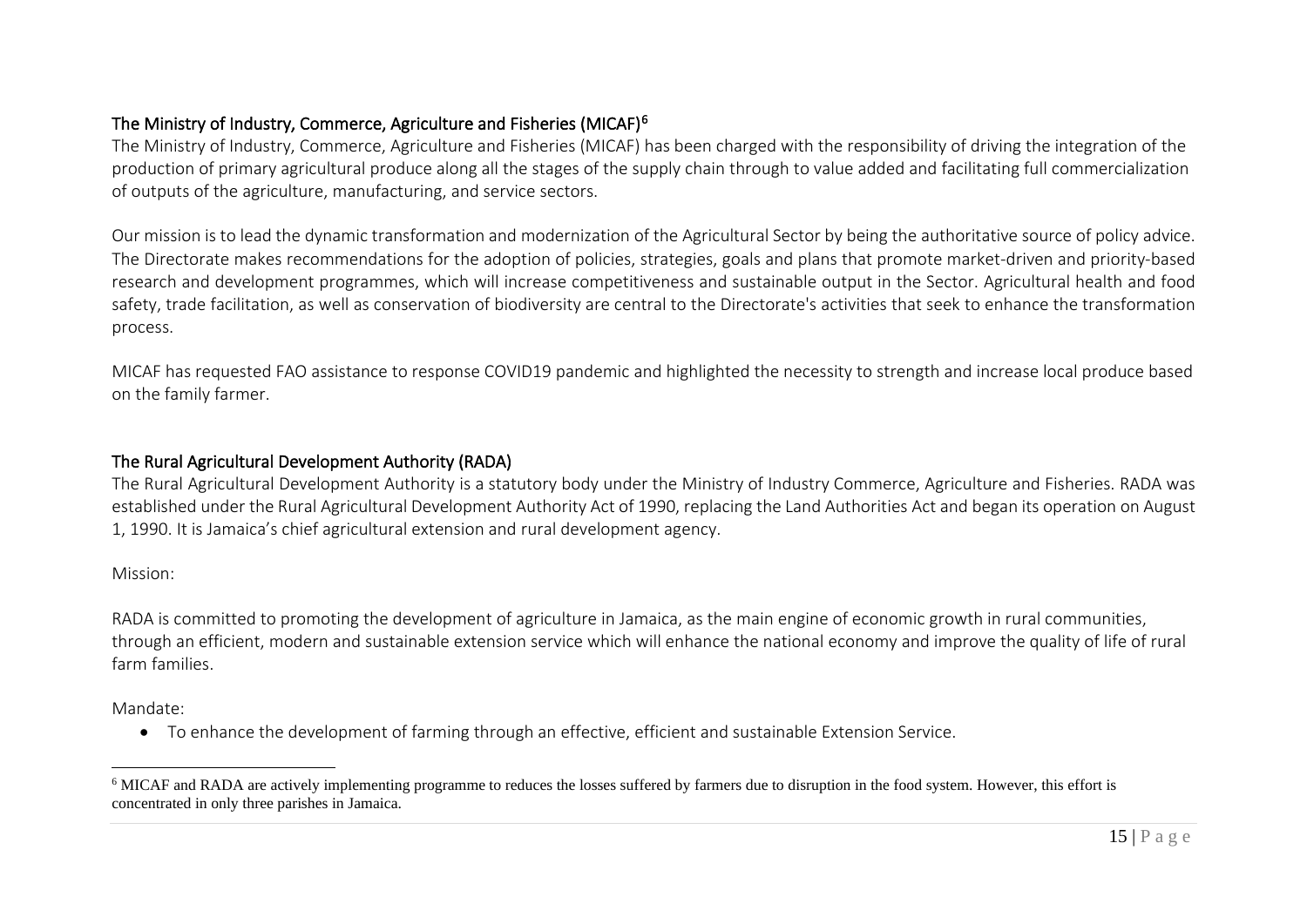- To supplement information to rural development agencies, thereby assisting to advance improvements in rural infrastructure.
- To provide the supplemental social services required for the improvement of the quality of life of farm families.
- To provide technical advice to farmers of any size. To provide a reliable agricultural marketing information service.
- To assist in the implementation of specified rural development projects.

RADA have requested FAO support to response COVID19 pandemic and hope that FAO assistance to promote innovation on the current program "Buy Back" to facilitate coordination and articulation with School Feeding Program and the mechanism of distribute Food Package managed by MLSS as a disaster program response.

#### Ministry of Education, Youth & Information

The policy priorities of the Ministry have been developed within the context of the National Development Plan: Vision 2030 Jamaica and the corresponding Medium-Term Socio-Economic Policy Framework 2018 – 2021 , the National Education Sector Plan and the new thrust of the Government for fiscal management and accountability. With the focus being on providing quality education, youth development and training and care and protection through the efficient and effective use of resources, the following policy priorities have been identified; Quality Education and Training; Stakeholder Engagement.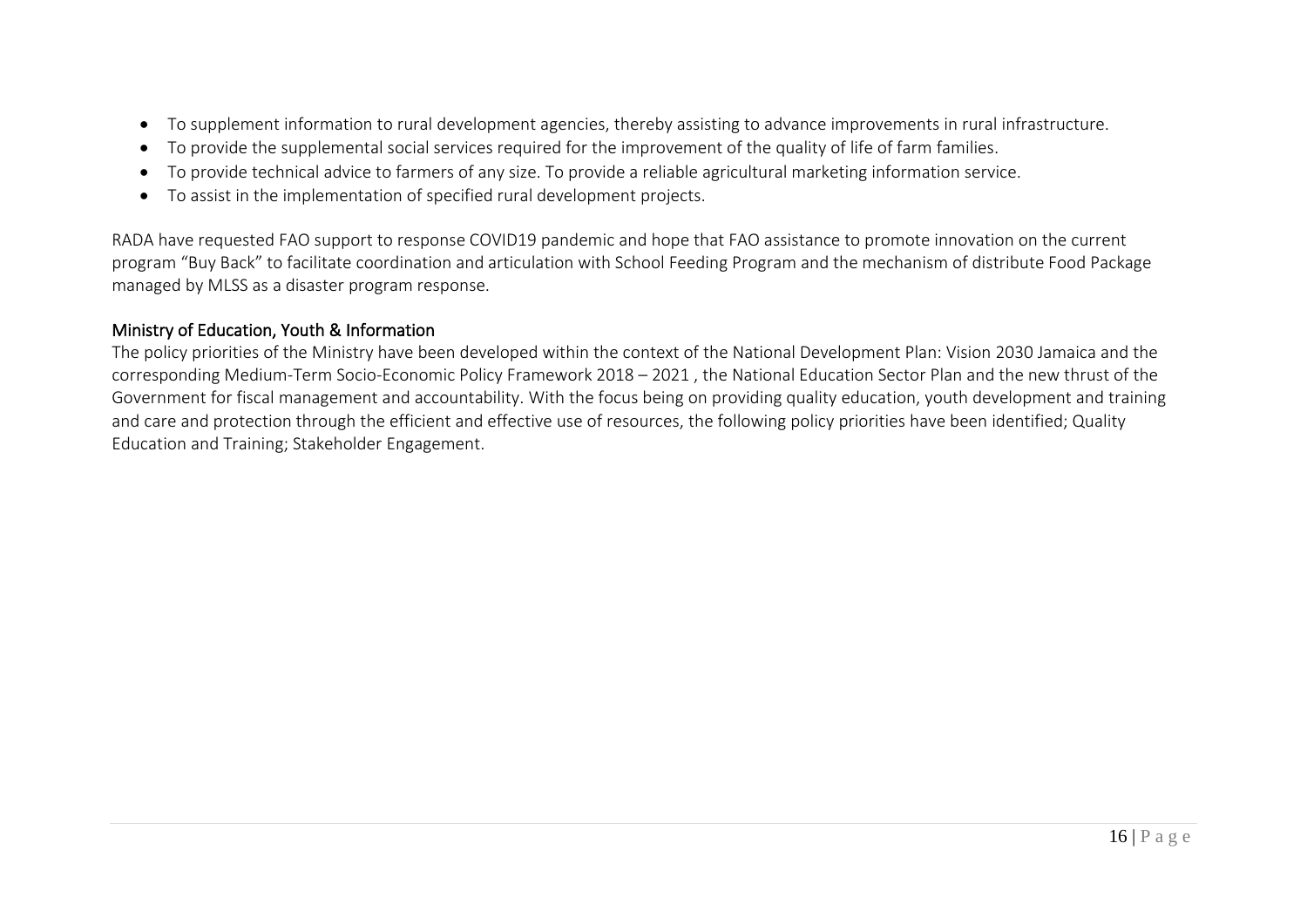# Cover Page

| Contacts    | Resident Coordinator or Focal Point in his/her Office                                                                                                                                                                                                                                                                                                                                                                                                                                                                                                                                                                                                                       |
|-------------|-----------------------------------------------------------------------------------------------------------------------------------------------------------------------------------------------------------------------------------------------------------------------------------------------------------------------------------------------------------------------------------------------------------------------------------------------------------------------------------------------------------------------------------------------------------------------------------------------------------------------------------------------------------------------------|
|             | Name: Mariko Kagoshima                                                                                                                                                                                                                                                                                                                                                                                                                                                                                                                                                                                                                                                      |
|             | Email: mkagoshima@unicef.org                                                                                                                                                                                                                                                                                                                                                                                                                                                                                                                                                                                                                                                |
|             | Position: RC a.i.                                                                                                                                                                                                                                                                                                                                                                                                                                                                                                                                                                                                                                                           |
|             | Other Email: mkagoshima@unicef.org                                                                                                                                                                                                                                                                                                                                                                                                                                                                                                                                                                                                                                          |
|             | Telephone: +1 (876) 279-8334                                                                                                                                                                                                                                                                                                                                                                                                                                                                                                                                                                                                                                                |
|             | Skype for Business: mkagoshima@unicef.org                                                                                                                                                                                                                                                                                                                                                                                                                                                                                                                                                                                                                                   |
| Description | As of May 10, 2020, Jamaica had 502 confirmed cases of COVID-19 (61 percent women, 39 percent men) in<br>persons ranging in age from 2 years to 87 years, with 9 deaths. Whilst the country currently still has a high<br>percentage of imported cases and contacts of imported cases, there is now more community/workplace<br>cluster cases and emerging cases with unknown epidemiological origins. Essentially, the country is about to<br>enter within the next few weeks the community transmission phase. As has been the case with other<br>countries, once the outbreak has entered the community transmission phase, it can double in scale every 3 to<br>5 days. |
|             | The outlook for Jamaica post-COVID already shows troubling signs, including derailing the advancement of the<br>sustainable development goals. The situation calls for Jamaica to engage in a range of activities both health<br>related and non-heath related to curb the spread of COVID-19 and also to ensure that interventions are<br>designed and implemented in a manner that ensures equal access to the most vulnerable and respects genders<br>and human rights, essentially ensuring that 'no one is left behind'.                                                                                                                                               |
|             | The solutions in this proposal will focus mainly on shock responsive social protection strategies and will be<br>characterized by vertical (increasing transfer amounts) and horizontal (increasing the number of persons)<br>expansion of existing social protection programmes targeting vulnerable households (families with children<br>with disability, pregnant and lactating women and female headed households in rural areas) and the solutions<br>will therefore be organized under 2 main areas and targeting as mentioned above those vulnerable groups that<br>may be disproportionately impacted by economic fall-out as a result of COVID-19.                |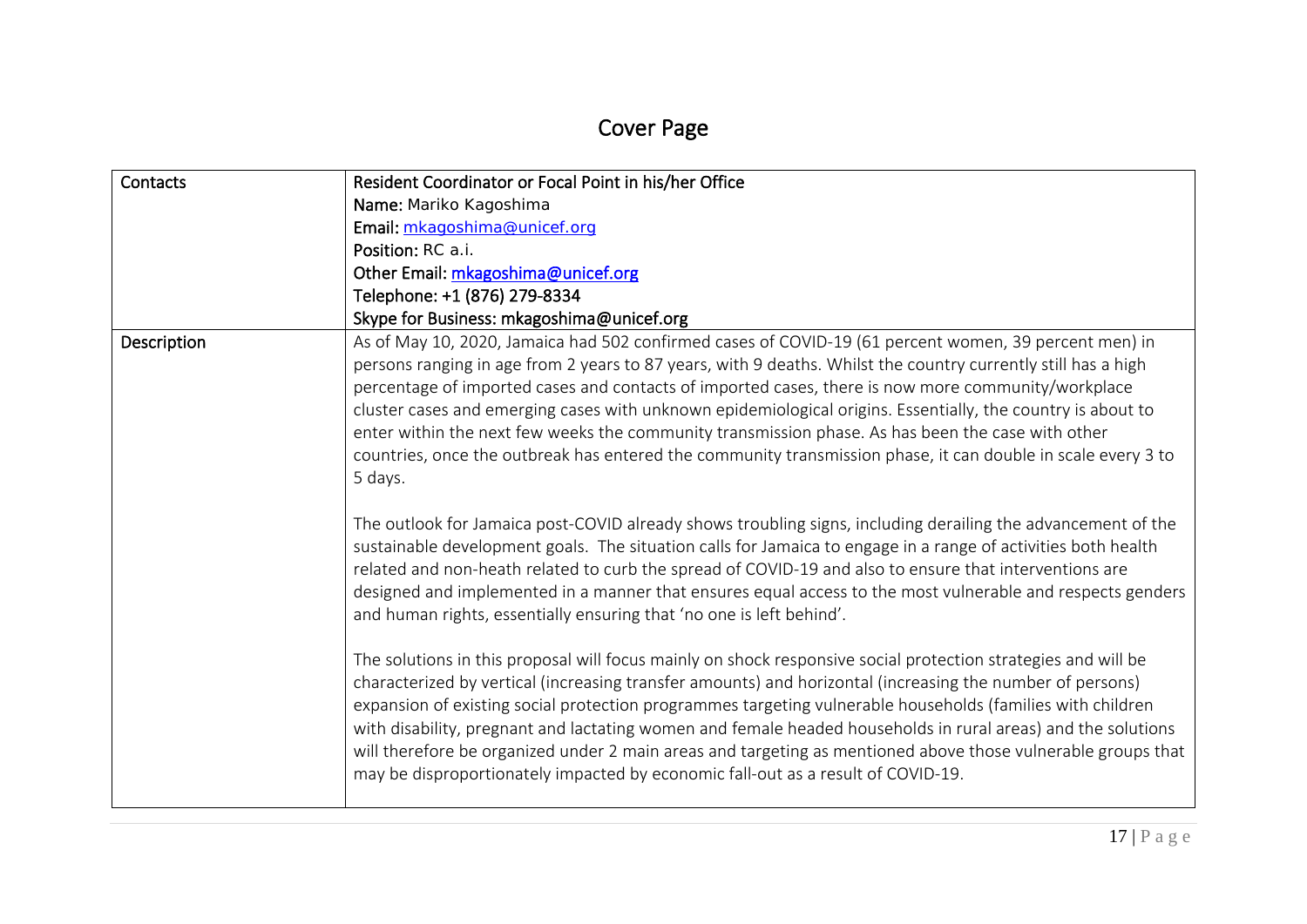|                                   | The solutions being proposed will build on the existing social protection mechanisms which currently provide a<br>safety net for families through the social security apparatus of MLSS in the following ways:                                                                                                                                                                                                                                           |
|-----------------------------------|----------------------------------------------------------------------------------------------------------------------------------------------------------------------------------------------------------------------------------------------------------------------------------------------------------------------------------------------------------------------------------------------------------------------------------------------------------|
|                                   | Providing a financial boost for 3 months to the poorest and most vulnerable households to mitigate<br>social and economic risks of COVID-19 (including families with children with disabilities, families with<br>children under 3, pregnant and lactating women and female-headed households in rural areas)<br>To contribute to stabilizing the agriculture sector and keeping local markets and agricultural supply<br>$\bullet$<br>chains functional |
|                                   | Whilst the solutions proposed are neither comprehensive or adequate to meet all the needs that Jamaica has<br>in this social protection arena at this time, the delivery will be timely and the groups targeted are currently<br>significantly impacted and underserved.                                                                                                                                                                                 |
| <b>Universal Markers</b>          | Gender Marker: (bold the selected; pls select one only)                                                                                                                                                                                                                                                                                                                                                                                                  |
|                                   | a) Have gender equality and/or the empowerment of women and girls as the primary or principal objective.                                                                                                                                                                                                                                                                                                                                                 |
|                                   | b) Make a significant contribution to gender equality and/or the empowerment of women and girls;                                                                                                                                                                                                                                                                                                                                                         |
|                                   | c) Make a limited contribution or no contribution to gender equality and/or the empowerment of women and<br>girls.                                                                                                                                                                                                                                                                                                                                       |
|                                   | Human Rights Based Approach to COVID19 Response (bold the selected): Yes/No                                                                                                                                                                                                                                                                                                                                                                              |
|                                   | Considered OHCHR guidance in proposal development UN OHCHR COVID19 Guidance                                                                                                                                                                                                                                                                                                                                                                              |
| <b>Fund Specific Markers</b>      | Fund Windows (bold the selected; pls select one only)                                                                                                                                                                                                                                                                                                                                                                                                    |
|                                   | Window 1: Enable Governments and Communities to Tackle the Emergency                                                                                                                                                                                                                                                                                                                                                                                     |
|                                   | Window 2: Reduce Social Impact and Promote Economic Response                                                                                                                                                                                                                                                                                                                                                                                             |
| <b>Geographical Scope</b>         | Regions: Latin America and the Caribbean                                                                                                                                                                                                                                                                                                                                                                                                                 |
|                                   | Country: Jamaica                                                                                                                                                                                                                                                                                                                                                                                                                                         |
| <b>Recipient UN Organizations</b> | <b>UNICEF</b>                                                                                                                                                                                                                                                                                                                                                                                                                                            |
|                                   | Representative:                                                                                                                                                                                                                                                                                                                                                                                                                                          |
|                                   |                                                                                                                                                                                                                                                                                                                                                                                                                                                          |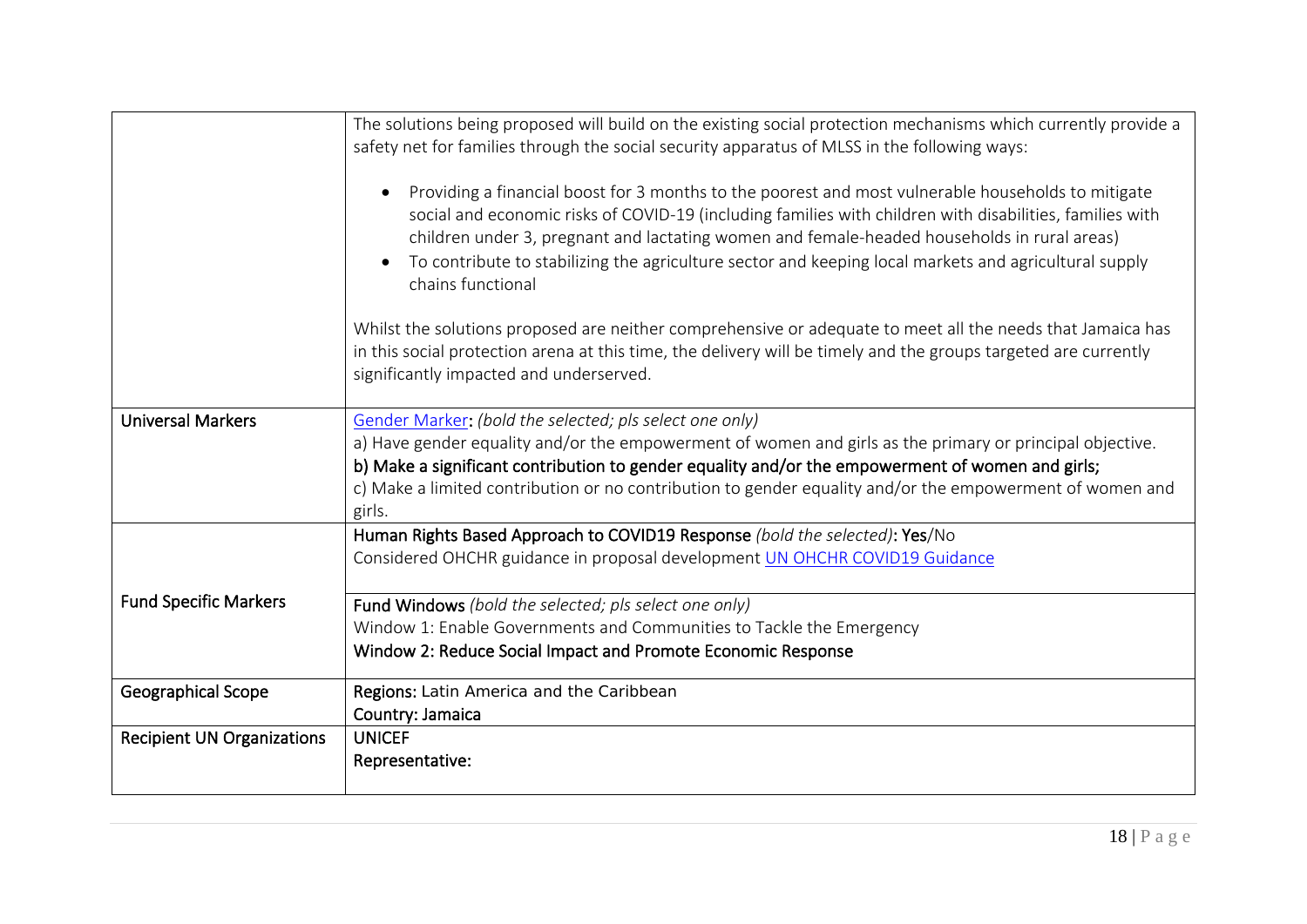|                              | <b>FAO</b>                     |                             |         |        |         |          |  |  |  |  |
|------------------------------|--------------------------------|-----------------------------|---------|--------|---------|----------|--|--|--|--|
|                              |                                | Representative:             |         |        |         |          |  |  |  |  |
| <b>Implementing Partners</b> | <b>UNICEF</b>                  |                             |         |        |         |          |  |  |  |  |
|                              | <b>FAO</b>                     |                             |         |        |         |          |  |  |  |  |
| Programme and Project Cost   | <b>Budget</b>                  | Agency                      | Amount  | Agency | Amount  | Comments |  |  |  |  |
|                              | <b>Budget</b><br>Requested     | <b>UNICEF</b>               | 300,000 | FAO    | 300,000 |          |  |  |  |  |
|                              | In-kind<br>Contributions       | <b>UNICEF</b>               | 60,000  | FAO    | 61,500  |          |  |  |  |  |
|                              | Total                          | <b>UNICEF</b>               | 360,000 | FAO    | 361,500 |          |  |  |  |  |
| Comments                     |                                |                             |         |        |         |          |  |  |  |  |
| <b>Programme Duration</b>    |                                | Start Date: May 2020        |         |        |         |          |  |  |  |  |
|                              | Duration (In months): 7 months |                             |         |        |         |          |  |  |  |  |
|                              |                                | End Date: December 31, 2020 |         |        |         |          |  |  |  |  |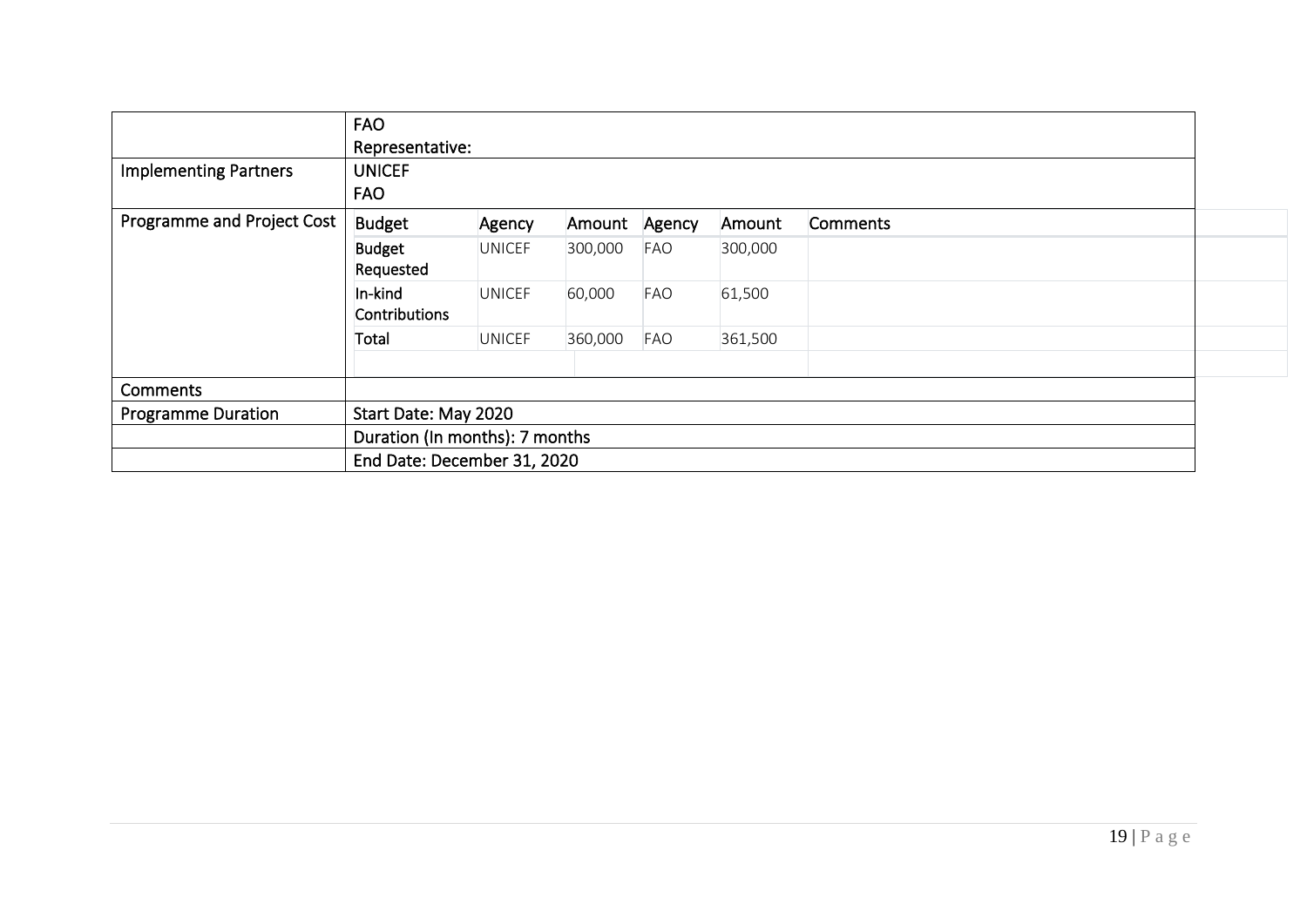# Results Framework

#### INSTRUCTIONS: Each proposal will pick a window. As part of the proposal the agencies, funds and programme will develop an outcome, outcome indicators, outputs and output indicators that will contribute to the achievement of the selected proposal outcome.

| Window 2: Proposal<br>Outcome                        | Most vulnerable people in targeted countries have access to social and economic protection<br>mechanisms                                                                                                                                                                                               |                 | <b>Outcome Total Budget</b><br>USD 600,000 |                                                                                                            |                                                             |
|------------------------------------------------------|--------------------------------------------------------------------------------------------------------------------------------------------------------------------------------------------------------------------------------------------------------------------------------------------------------|-----------------|--------------------------------------------|------------------------------------------------------------------------------------------------------------|-------------------------------------------------------------|
|                                                      |                                                                                                                                                                                                                                                                                                        |                 |                                            |                                                                                                            |                                                             |
|                                                      |                                                                                                                                                                                                                                                                                                        | <b>Baseline</b> | Target                                     | Means of<br>verification                                                                                   | Responsible Org                                             |
|                                                      | Number of men, women, boys, girls, the elderly<br>benefiting from social and economic support                                                                                                                                                                                                          | $\overline{0}$  | 14,000<br>(4,760)<br>families)             | Records from<br>MLSS/<br>MICAC/RADA<br>Independent<br>$assessment -$<br>disaggregated by<br>gender and age | UNICEF, FAO - MLSS,<br>MICAC, RADA                          |
| <b>Outcome Indicator</b><br>[Max 2500<br>characters] | Outcome 1: Existing social protection<br>programmes extended vertically and<br>horizontally targeting most vulnerable<br>households (families (headed by females and<br>males) with girls and/or boys with disability,<br>pregnant and lactating women and female<br>headed households in rural areas) | $\overline{0}$  | 3,750<br>(families)<br>11,000<br>people    | <b>MLSS reporting</b>                                                                                      | <b>UNICEF</b><br>Budget: USD 300,000                        |
| <b>Proposal Outputs</b>                              | Output 1.1<br>Financial boost for 3 months provided to the<br>most poor and vulnerable households headed<br>by women and men to mitigate social and<br>economic risks of Covid-19. (families with girls                                                                                                |                 | 2,760                                      |                                                                                                            | UNICEF, MLSS, Early<br>Stimulation Programme,<br>JCDP, UNDP |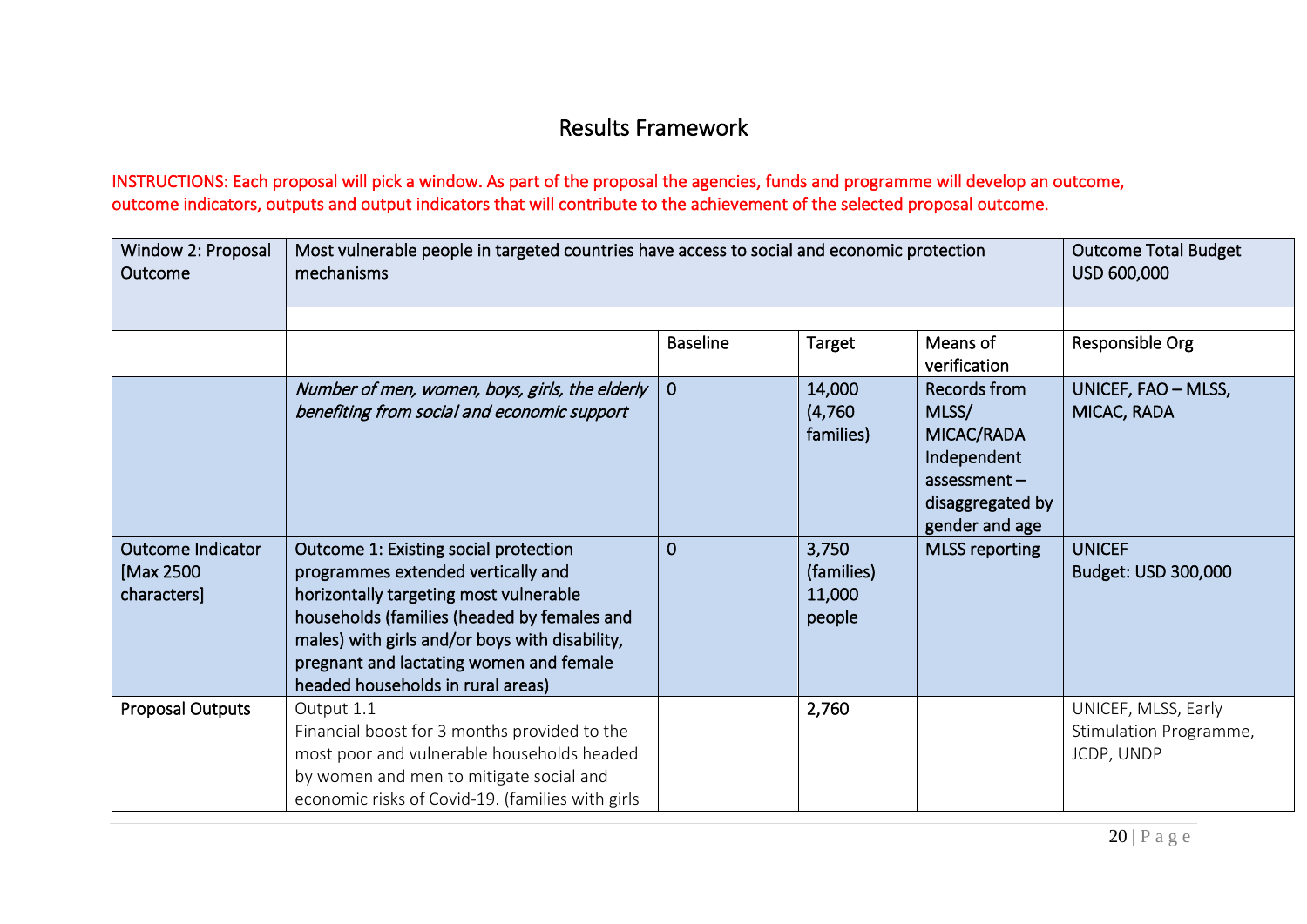| Window 2: Proposal<br>Outcome                        | Most vulnerable people in targeted countries have access to social and economic protection<br>mechanisms                                                                                                                         |                 | <b>Outcome Total Budget</b><br>USD 600,000 |                                            |                                          |
|------------------------------------------------------|----------------------------------------------------------------------------------------------------------------------------------------------------------------------------------------------------------------------------------|-----------------|--------------------------------------------|--------------------------------------------|------------------------------------------|
|                                                      |                                                                                                                                                                                                                                  |                 |                                            |                                            |                                          |
|                                                      |                                                                                                                                                                                                                                  | <b>Baseline</b> | Target                                     | Means of<br>verification                   | Responsible Org                          |
|                                                      | and boys with disabilities, pregnant and<br>lactating women and girls and female-headed<br>farm households in rural areas                                                                                                        |                 |                                            |                                            |                                          |
|                                                      | Output 1.2 Distribution of food care packages<br>prepared with food produced by rural female<br>and male farmer beneficiaries of the<br>programme for approximately 1,000 families at<br>risk with girls and boys ages 3-5 years |                 | 1,000                                      |                                            | UNICEF/FAO/MLSS                          |
|                                                      | Output 1.3<br>Established pathways/protocol to trigger the<br>immediate humanitarian cash transfer in<br>future emergencies                                                                                                      |                 |                                            |                                            | UNICEF/MLSS                              |
| <b>Proposal Output</b><br>Indicators                 | 1.2.a<br>Number of households headed by women and<br>men receiving cash transfers                                                                                                                                                |                 | 2,760                                      |                                            | <b>UNICEF</b>                            |
|                                                      | 1.2.b<br>Number of families headed by women and<br>men receiving support/food packages                                                                                                                                           | $\Omega$        | 1000                                       |                                            | UNICEF/FAO                               |
| <b>Outcome Indicator</b><br>[Max 2500<br>characters] | Outcome 2: Most vulnerable people have<br>access to social and economic protection<br>mechanisms                                                                                                                                 | $\overline{0}$  | 1,000<br><b>families</b>                   | <b>Records from</b><br>MLSS/<br>MICAC/RADA | <b>UNICEF-FAO</b><br>Budget: USD 300,000 |
| <b>Proposal Outputs</b>                              | Output 2.1<br>Livelihoods of female farmers in the parishes of                                                                                                                                                                   |                 |                                            |                                            | MICAF/RADA                               |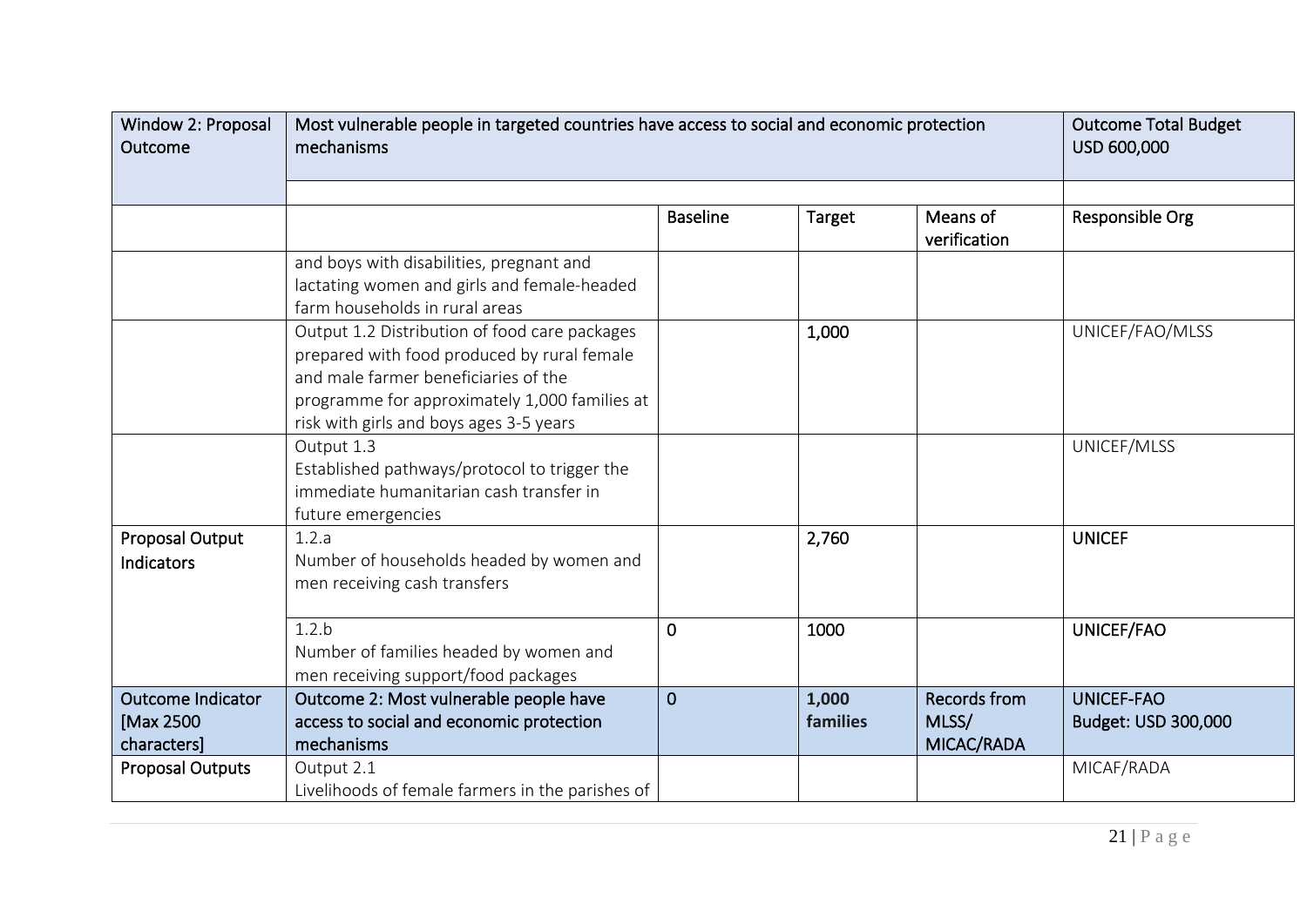| Window 2: Proposal<br>Outcome        | Most vulnerable people in targeted countries have access to social and economic protection<br>mechanisms                                                                                                                                                | <b>Outcome Total Budget</b><br>USD 600,000 |               |                          |                           |
|--------------------------------------|---------------------------------------------------------------------------------------------------------------------------------------------------------------------------------------------------------------------------------------------------------|--------------------------------------------|---------------|--------------------------|---------------------------|
|                                      |                                                                                                                                                                                                                                                         |                                            |               |                          |                           |
|                                      |                                                                                                                                                                                                                                                         | <b>Baseline</b>                            | <b>Target</b> | Means of<br>verification | Responsible Org           |
|                                      | St Mary, Portland and St Thomas stabilized as a<br>result of the MICAF produce buy-back<br>programme                                                                                                                                                    |                                            |               |                          |                           |
|                                      | Output 2.2<br>Upgraded programme to facilitate the ministry<br>of agriculture to implement buy-back<br>programmes                                                                                                                                       |                                            |               |                          | MICAF/RADA<br><b>MLSS</b> |
|                                      | Output 2.3.<br>Established pathways/protocol for buy-back<br>programme linked to social protection<br>mechanism to support the female headed<br>farmers and others who are in extremely<br>vulnerable conditions during the COVID-19<br>recovery phase. |                                            |               |                          | MICAF/RADA<br><b>MLSS</b> |
| Proposal Output<br><b>Indicators</b> | 2.1a<br>Number of female farmers participating in buy-<br>back programme                                                                                                                                                                                | $\mathbf 0$                                | 1000          |                          |                           |
|                                      | 2.2.a<br>Adequate storage for agriculture products<br>purchased under buy-back programme                                                                                                                                                                |                                            |               |                          |                           |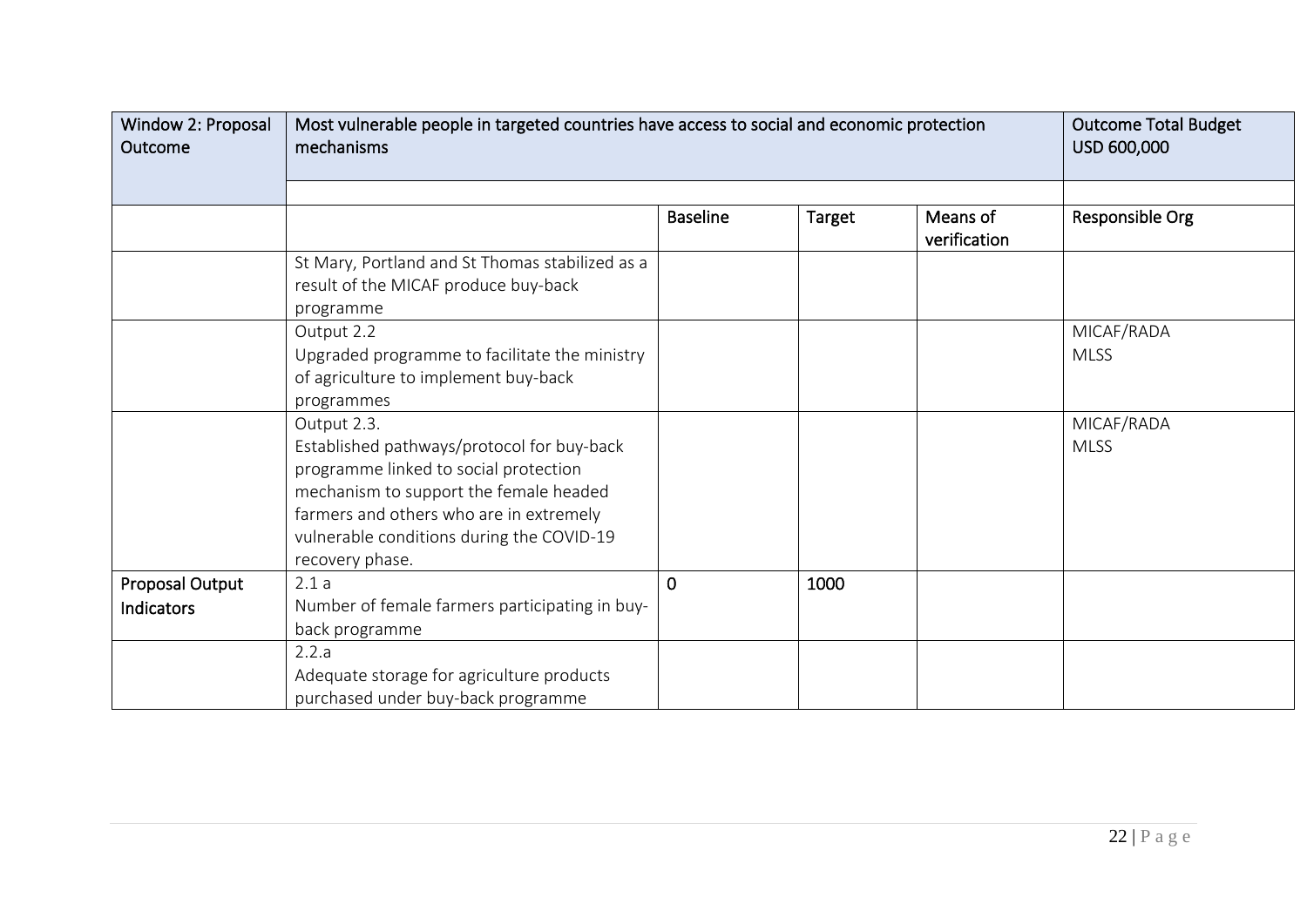# SDG Targets and Indicators

#### Please consult Annex: SDG List

Please select no more than three Goals and five SDG targets relevant to your programme.

*(selections may be bolded)* 

|    | Sustainable Development Goals (SDGs) [select max 3 goals]                                                                         |  |   |                                                                                                                                                                                                  |                                               |  |  |
|----|-----------------------------------------------------------------------------------------------------------------------------------|--|---|--------------------------------------------------------------------------------------------------------------------------------------------------------------------------------------------------|-----------------------------------------------|--|--|
| X. | SDG 1 (No poverty)                                                                                                                |  |   | SDG 9 (Industry, Innovation and Infrastructure)                                                                                                                                                  |                                               |  |  |
| X. | SDG 2 (Zero hunger)                                                                                                               |  | X | SDG 10 (Reduced Inequalities)                                                                                                                                                                    |                                               |  |  |
|    | SDG 3 (Good health & well-being)                                                                                                  |  |   | SDG 11 (Sustainable Cities & Communities)                                                                                                                                                        |                                               |  |  |
|    | SDG 4 (Quality education)                                                                                                         |  |   | SDG 12 (Responsible Consumption & Production)                                                                                                                                                    |                                               |  |  |
|    | SDG 5 (Gender equality)                                                                                                           |  |   | SDG 13 (Climate action)                                                                                                                                                                          |                                               |  |  |
|    | SDG 6 (Clean water and sanitation)                                                                                                |  |   | SDG 14 (Life below water)                                                                                                                                                                        |                                               |  |  |
|    | SDG 7 (Sustainable energy)                                                                                                        |  |   | SDG 15 (Life on land)                                                                                                                                                                            |                                               |  |  |
|    | SDG 8 (Decent work & Economic Growth)                                                                                             |  |   | SDG 16 (Peace, justice & strong institutions)                                                                                                                                                    |                                               |  |  |
|    | SDG 17 (Partnerships for the Goals)                                                                                               |  |   |                                                                                                                                                                                                  |                                               |  |  |
|    | <b>Relevant SDG Targets and Indicators</b><br>[Depending on the selected SDG please indicate the relevant target and indicators.] |  |   |                                                                                                                                                                                                  |                                               |  |  |
|    | Indicator # and Description<br><b>Target</b>                                                                                      |  |   |                                                                                                                                                                                                  | <b>Estimated %</b><br><b>Budget allocated</b> |  |  |
|    | <b>TARGET_2.2.2</b>                                                                                                               |  |   | 2.1 By 2030 end hunger and ensure access by all people, in particular the poor and people in<br>vulnerable situations, including infants, to safe, nutritious and sufficient food all year round | 20                                            |  |  |
|    | TARGET_2.3.1                                                                                                                      |  |   | 2.3 By 2030 double the agricultural productivity and incomes of small-scale food producers,<br>in particular women, indigenous peoples, family farmers, pastoralists and fishers, including      | 20                                            |  |  |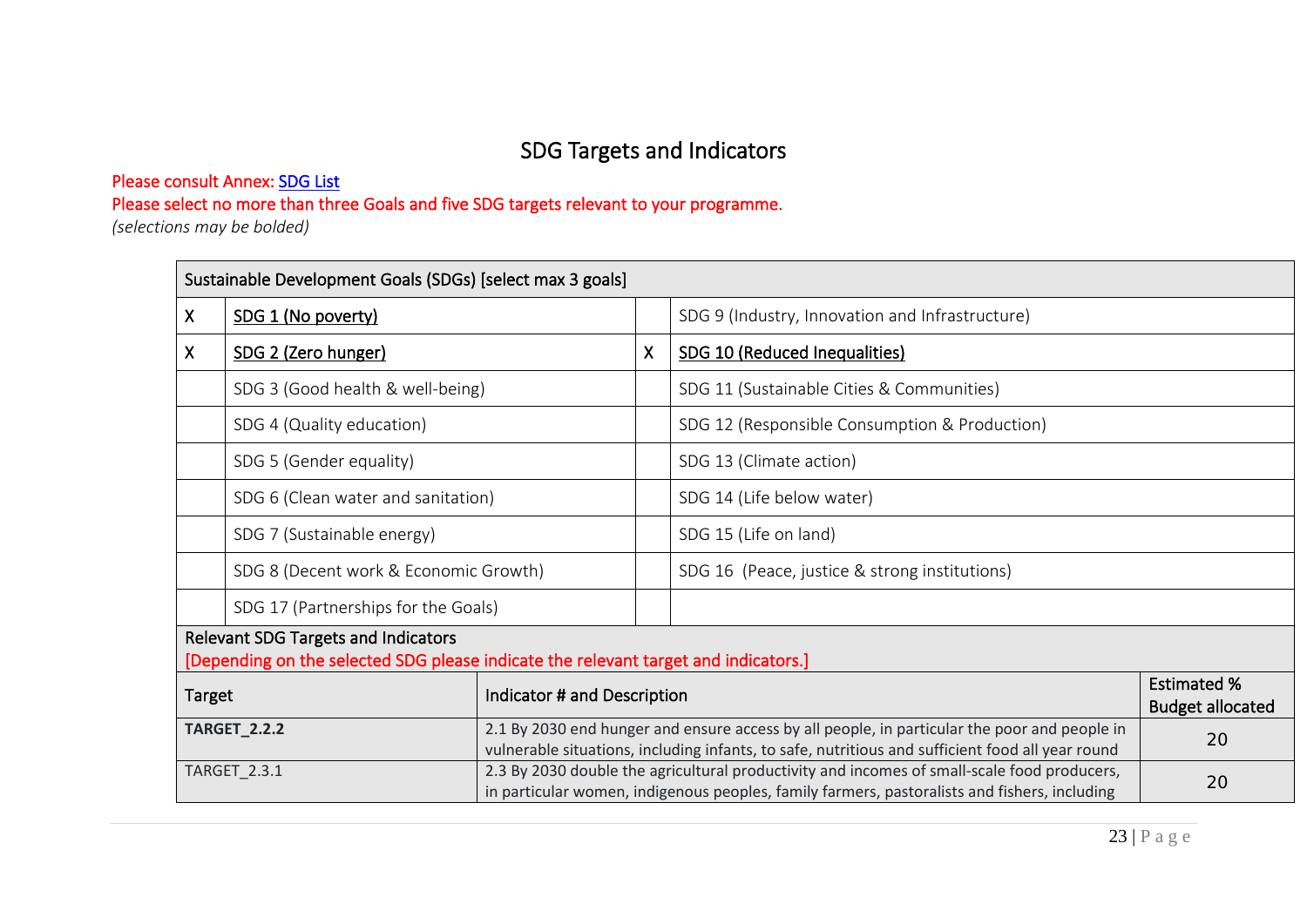|                     | through secure and equal access to land, other productive resources and inputs, knowledge,          |    |  |
|---------------------|-----------------------------------------------------------------------------------------------------|----|--|
|                     | financial services, markets and opportunities for value addition and non-farm employment            |    |  |
| TARGET 10.2.1       | 10.2 By 2030, empower and promote the social, economic and political inclusion of all,              |    |  |
|                     | irrespective of age, sex, disability, race, ethnicity, origin, religion or economic or other status | C  |  |
| <b>TARGET_1.3.1</b> | 1.3 Implement nationally appropriate social protection systems and measures for all,                |    |  |
|                     | including floors, and by 2030 achieve substantial coverage of the poor and the vulnerable           | 30 |  |
| <b>TARGET 1.5.3</b> | 1.5 By 2030, build the resilience of the poor and those in vulnerable situations and reduce         |    |  |
|                     | their exposure and vulnerability to climate-related extreme events and other economic,              | 25 |  |
|                     | social and environmental shocks and disasters                                                       |    |  |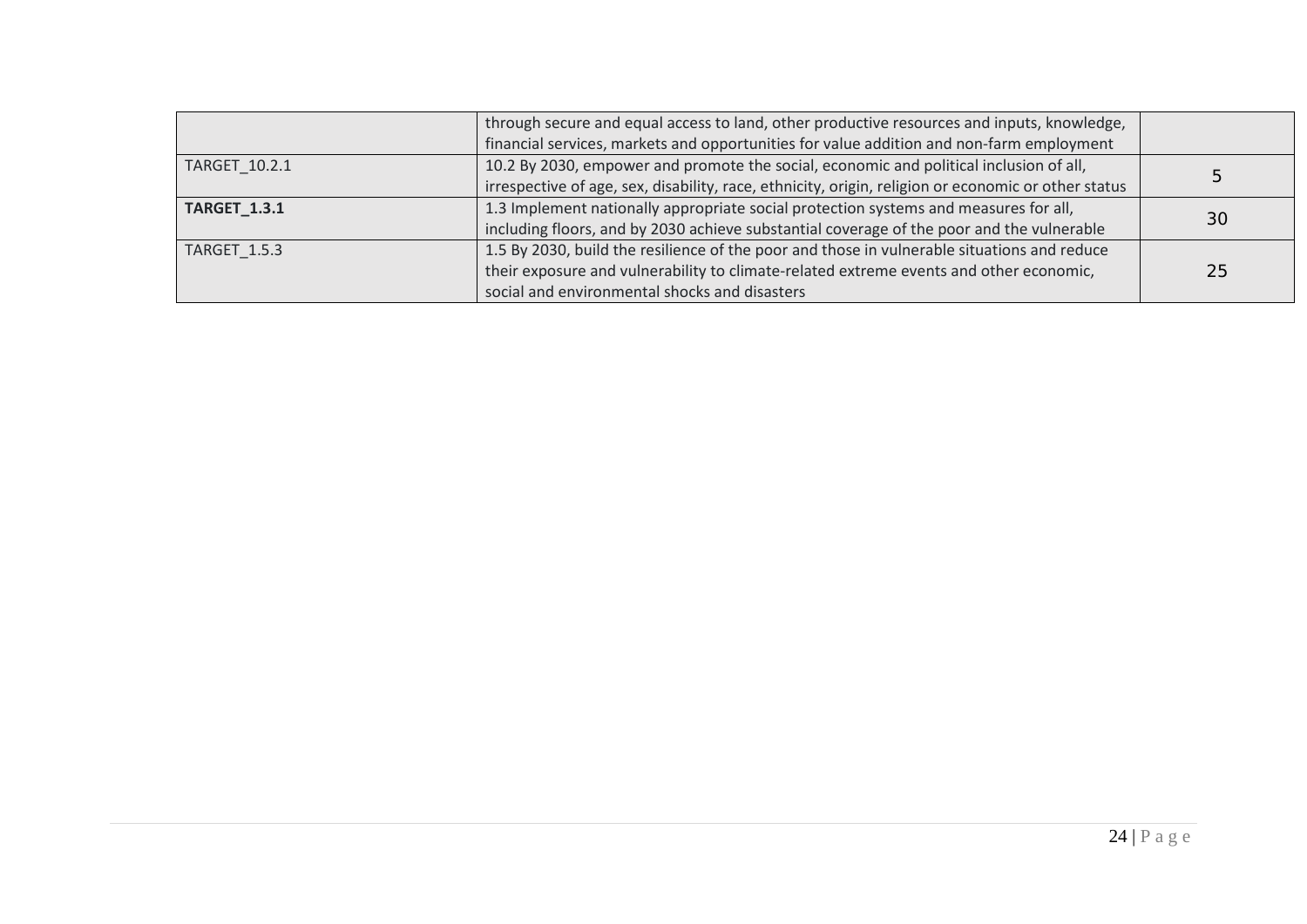# Risk

#### What risks and challenges will complicate this solution, and how they will be managed and overcome?

*(COVID19 has created an unprecedented and fast changing development context. Accepting this volatile situation, please identify up to three risk to the success of the proposal based on best available analysis to the UN)* Please enter no more than 3.

| <b>Risks</b>                                                                                                                      | <b>Risk Level:</b><br>(Likelihood x Impact) | Likelihood:<br>Certain - 5<br>Likely - 4<br>Possible - 3<br>Unlikely - 2<br>$Rare - 1$ | Impact:<br>Essential $-5$<br>Maior - 4<br>Moderate - 3<br>Minor - $2$<br>Insignificant - 1 | <b>Mitigating measures</b>                                                                                                                                                      | <b>Responsible</b><br>Org./Person |
|-----------------------------------------------------------------------------------------------------------------------------------|---------------------------------------------|----------------------------------------------------------------------------------------|--------------------------------------------------------------------------------------------|---------------------------------------------------------------------------------------------------------------------------------------------------------------------------------|-----------------------------------|
| <b>Contextual risks</b>                                                                                                           |                                             |                                                                                        |                                                                                            |                                                                                                                                                                                 |                                   |
| An intense 2020 hurricane season                                                                                                  | High                                        | $\overline{4}$                                                                         | 3                                                                                          | Continuous consultations                                                                                                                                                        | <b>UN Joint Team</b>              |
| which hampers the implementation                                                                                                  |                                             |                                                                                        |                                                                                            | with key institutions                                                                                                                                                           |                                   |
| and effectiveness of proposed project                                                                                             |                                             |                                                                                        |                                                                                            | critical to disaster                                                                                                                                                            |                                   |
| solutions.                                                                                                                        |                                             |                                                                                        |                                                                                            | preparedness                                                                                                                                                                    |                                   |
|                                                                                                                                   |                                             |                                                                                        |                                                                                            | management and                                                                                                                                                                  |                                   |
|                                                                                                                                   |                                             |                                                                                        |                                                                                            | recovery.                                                                                                                                                                       |                                   |
|                                                                                                                                   |                                             |                                                                                        |                                                                                            | Revision of the existing UN<br>Humanitarian Contingency<br>Plan reflecting the<br>emerging context of<br>COVID-19.                                                              |                                   |
| There is a risk that the pandemic<br>could be more persistent than<br>estimated thereby exhausting<br>proposed project solutions. | High                                        | $\overline{4}$                                                                         | 4                                                                                          | Engagement of IFIs and<br>other international<br>development partners<br>(IDPs) in<br>supporting/expanding<br>their support to social<br>protection programmes,<br>such as PATH |                                   |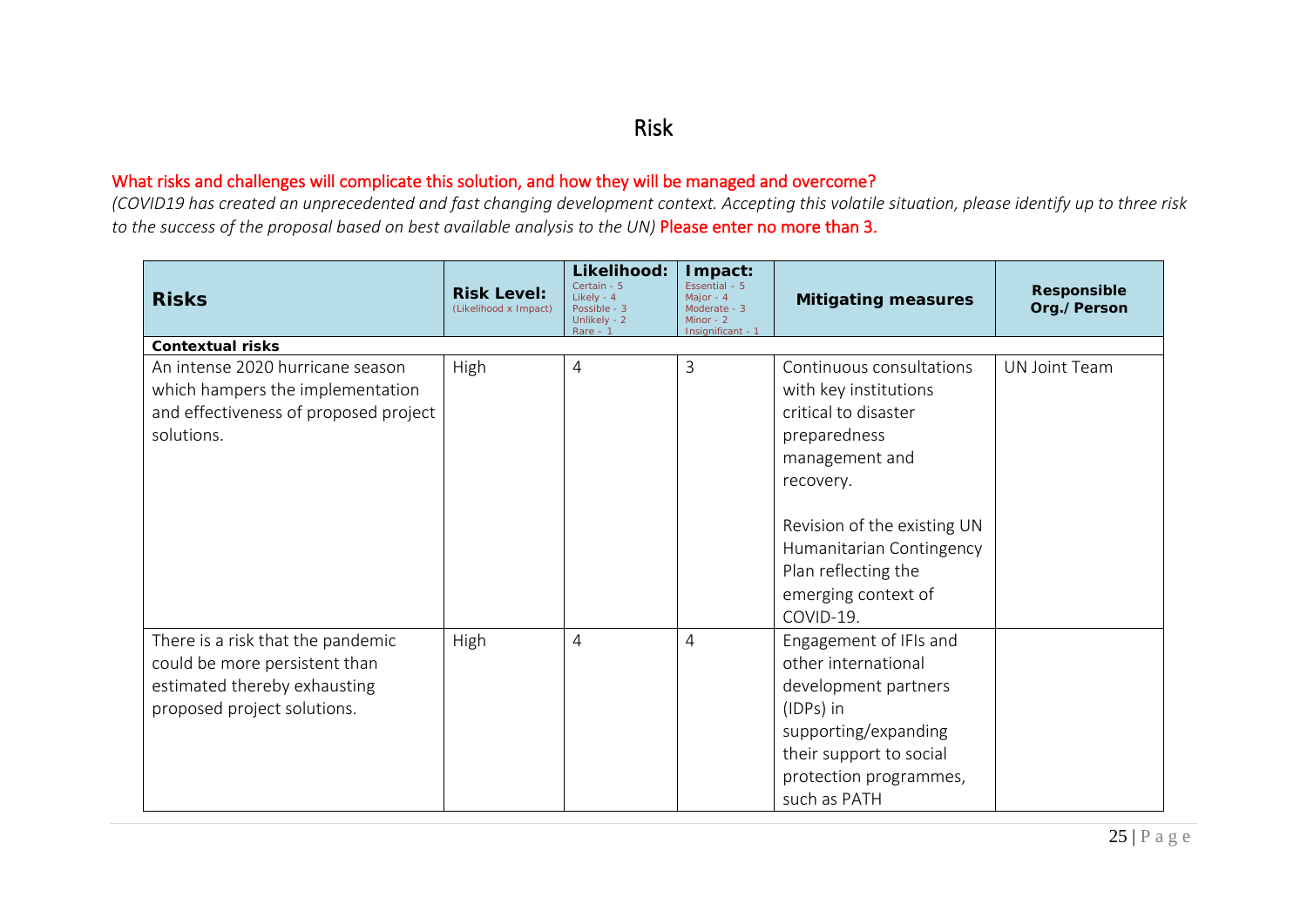| <b>Risks</b>                                                    | <b>Risk Level:</b><br>(Likelihood x Impact) | Likelihood:<br>Certain - 5<br>Likely - 4<br>Possible - 3<br>Unlikely - 2<br>$Rare - 1$ | Impact:<br>Essential $-5$<br>Maior - 4<br>Moderate - 3<br>Minor - $2$<br>Insignificant - 1 | <b>Mitigating measures</b>                                                                                                                                                                                                                                                                                    | <b>Responsible</b><br>Org./Person |
|-----------------------------------------------------------------|---------------------------------------------|----------------------------------------------------------------------------------------|--------------------------------------------------------------------------------------------|---------------------------------------------------------------------------------------------------------------------------------------------------------------------------------------------------------------------------------------------------------------------------------------------------------------|-----------------------------------|
| Social unrest due to deteriorating<br>socio-economic conditions | High                                        | 3                                                                                      | 4                                                                                          | Putting social protection<br>provisions (including Cash<br>Transfer, food distribution)<br>in place for the scaling up<br>of proposed solutions if<br>the pandemic persists<br>Support and or execute<br>psychosocial interventions<br>Use communication<br>initiatives to encourage<br>buy in and compliance |                                   |